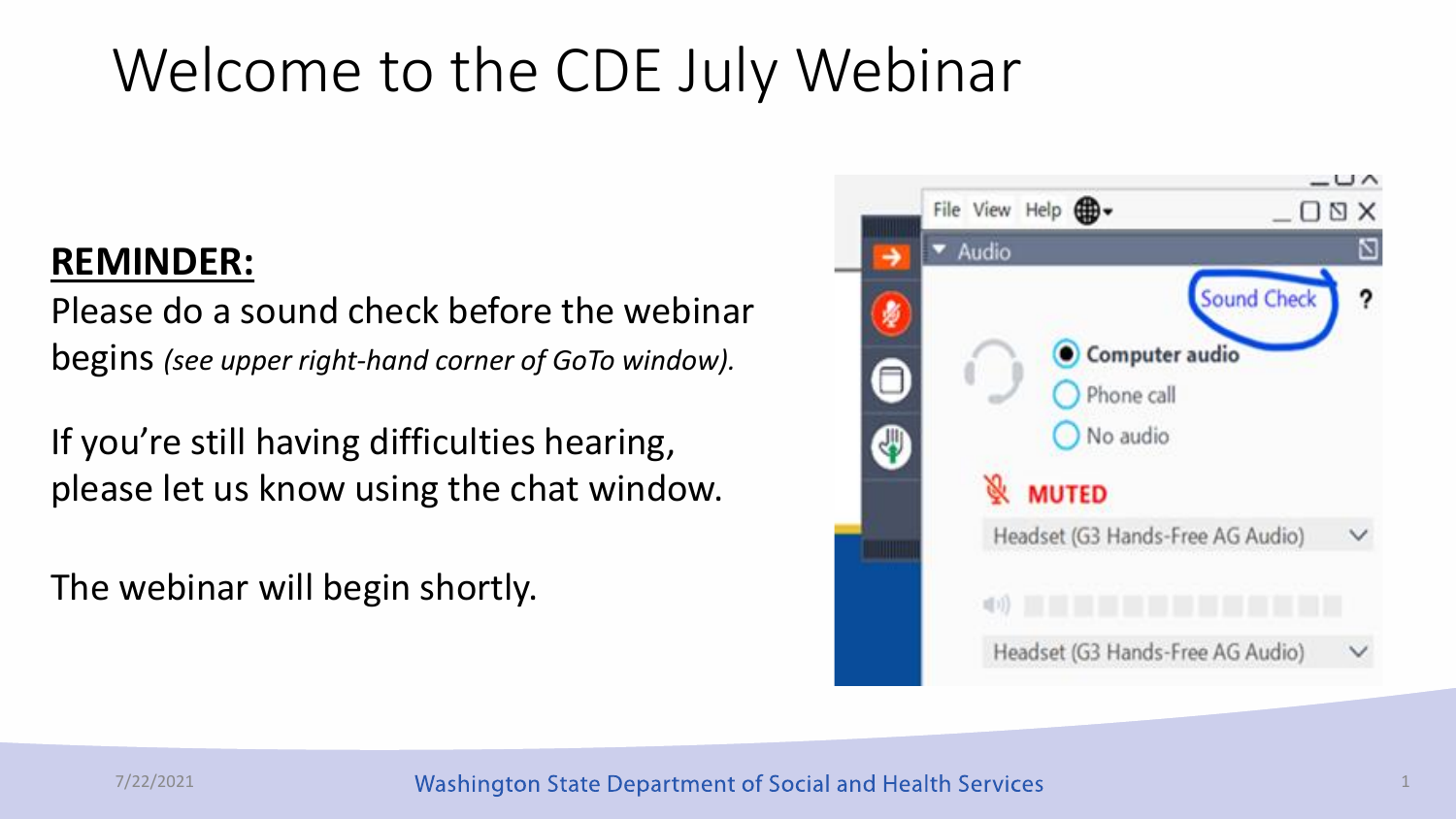

# Consumer Directed Employer July Public Webinar

July 22, 2021



**Transforming lives** 

Washington State Department of Social and Health Services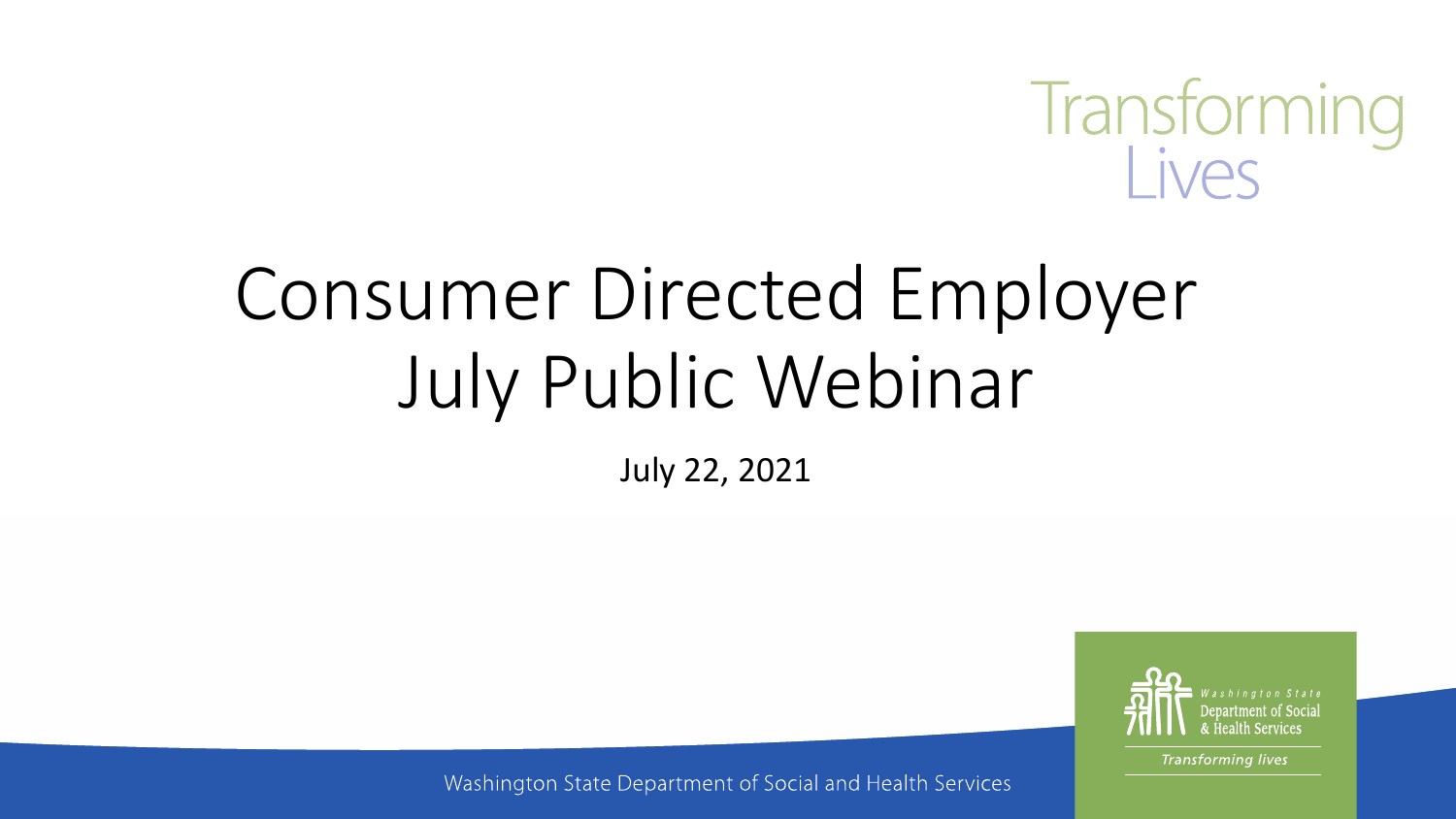### What is the CDE?

The Consumer Directed Employer (CDE) project will transfer the employer support responsibilities of Individual Providers (IPs) from DSHS and AAA case management staff to a contracted vendor. The contracted vendor is Consumer Direct Washington (CDWA).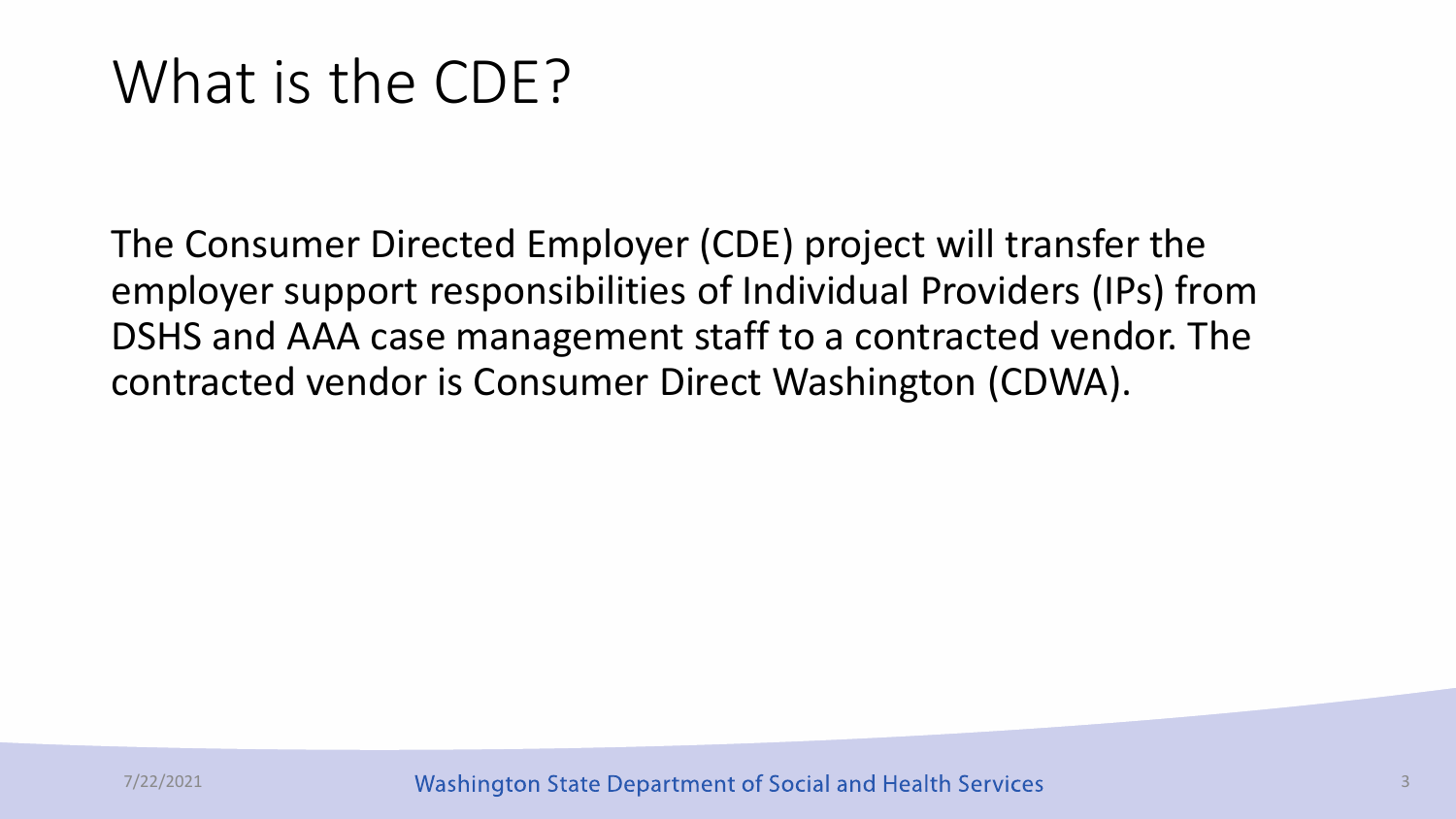### Why the change?

To simplify processes and increase efficiency while maintaining consumer direction with the goal of providing more time for case management staff to work with clients; also to reduce confusion and streamline the IP employer experience.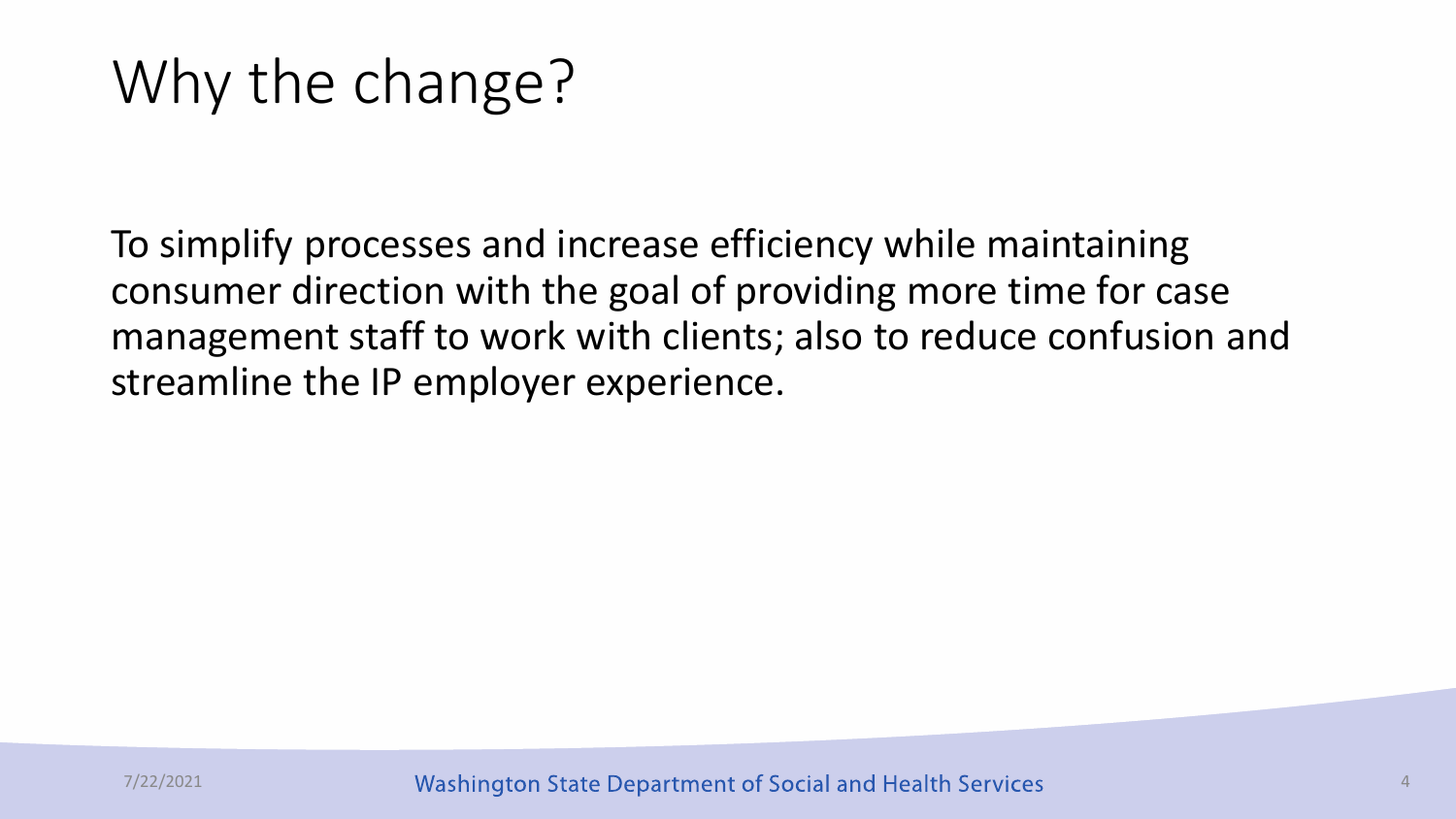### Poll questions

7/22/2021 Washington State Department of Social and Health Services Material Mashington State Department of Social and Health Services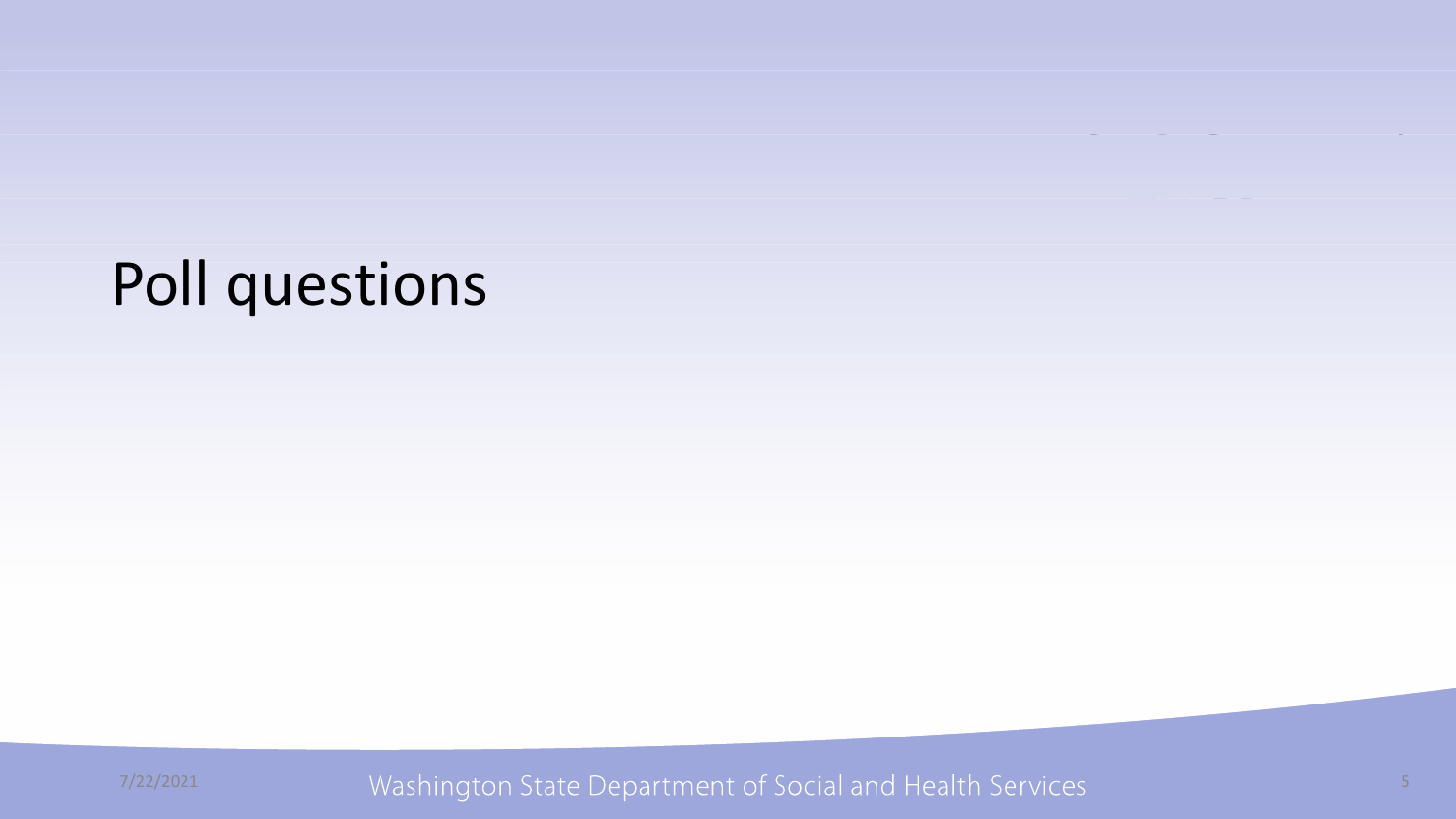#### Attendee question

The CDE project team would like to know more about who is attending the monthly webinars. Please select one of the following options that best represents you:

- A. Client with the Aging and Long-Term Support Administration (ALTSA)
- B. Client with the Developmental Disabilities Administration (DDA)
- C. IP, family/parent provider or caregiver with ALTSA
- D. IP, family/parent provider or caregiver with DDA
- E. Other please use the Question box to specify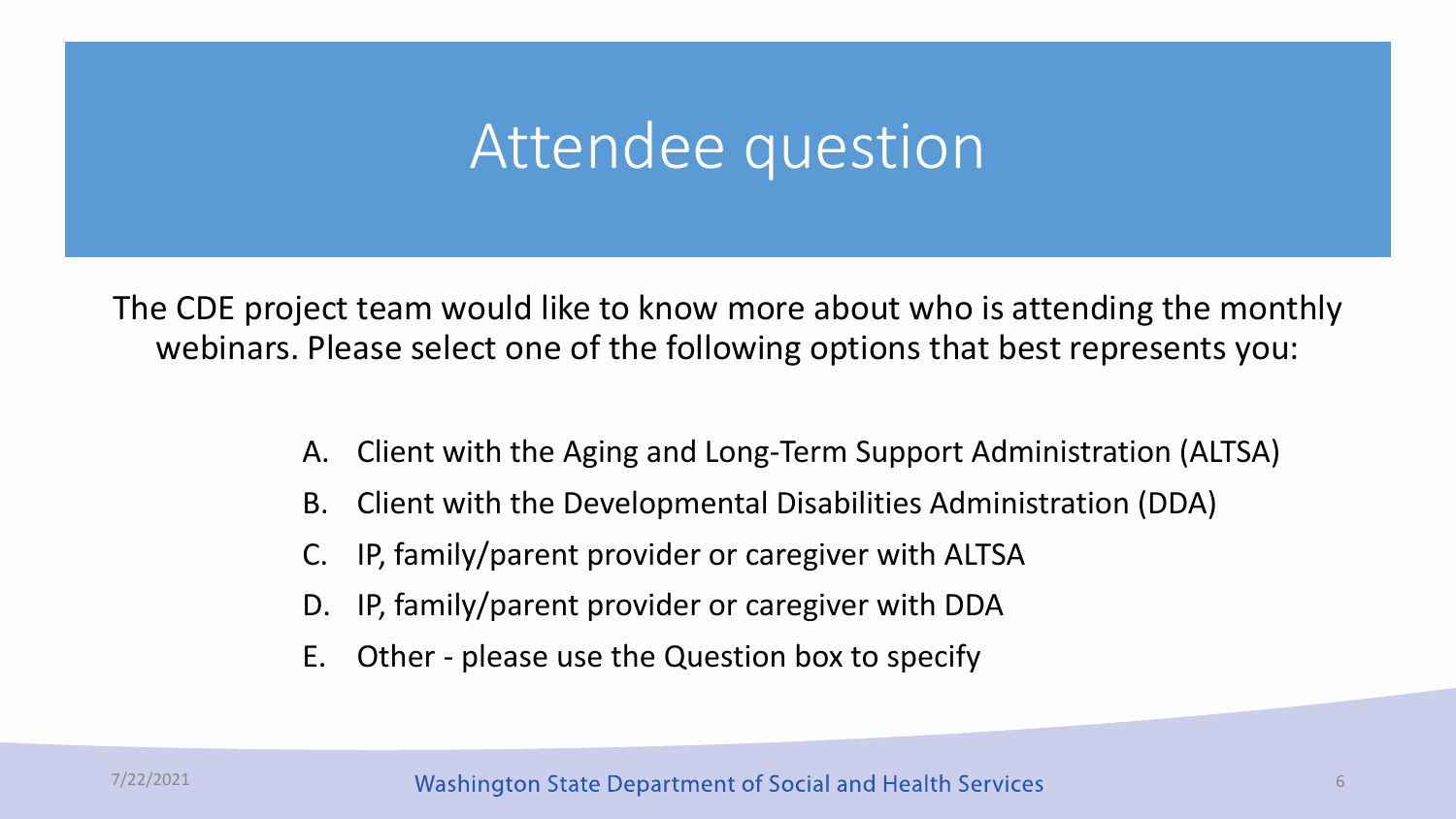#### Attendee question

We are happy to have all of you join us today. Please tell us how you heard about this afternoon's CDE Public Webinar:

- A. ALTSA or DDA GovDelivery monthly webinar registration email
- B. Case Manager / Case Resource Manager or Contract Manager
- C. The recent "CDE Changes" email sent out to all IPs & Clients from the DSHS CDE Project Team via GovDelivery
- D. DSHS CDE Project Team public website
- E. CDWA's public Website
- F. Other please use the Question box to specify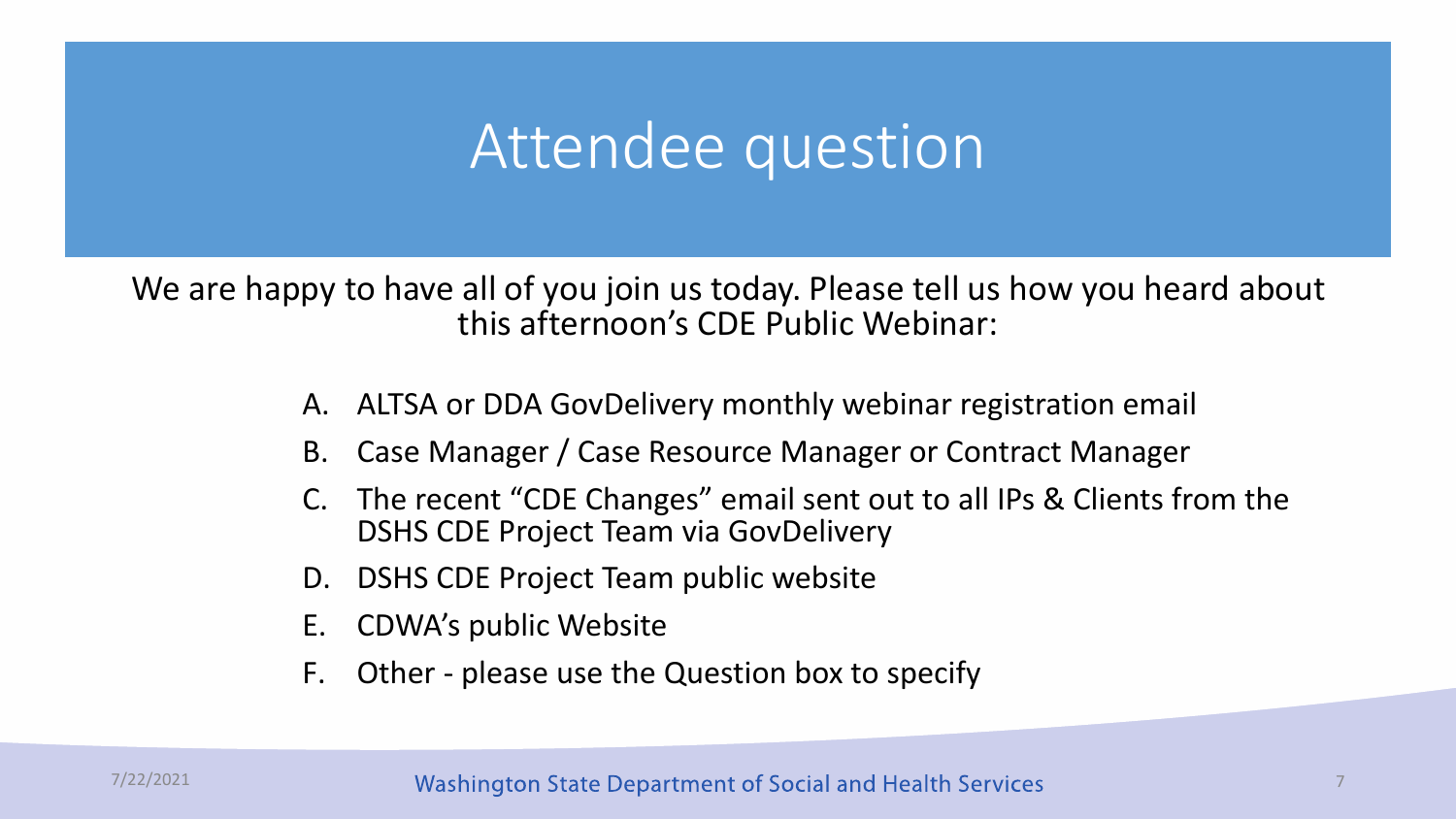#### Save the date



7/22/2021 Washington State Department of Social and Health Services 8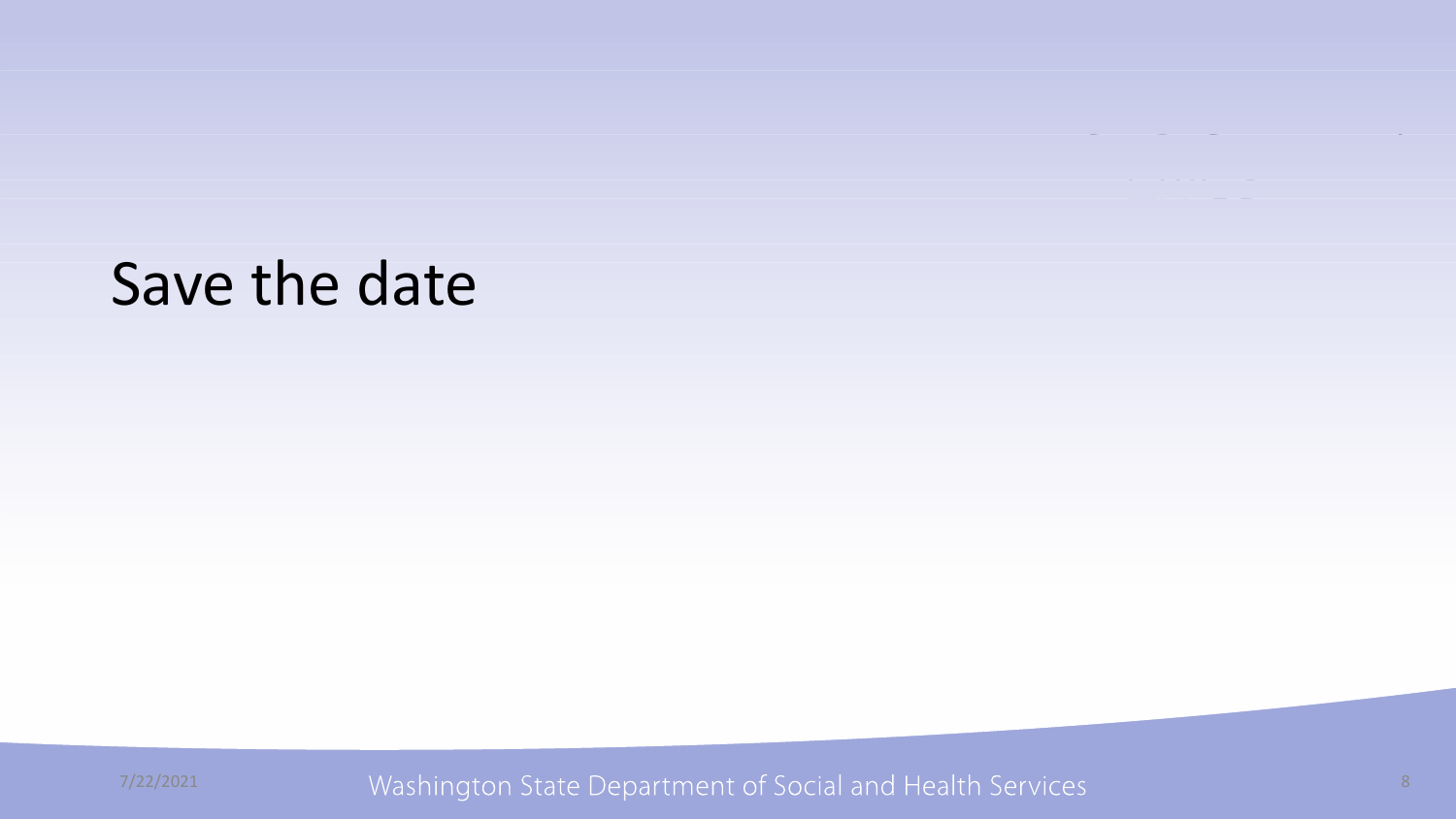### Consumer Direct of Washington August webinars

**Getting Ready for the CDE, Tuesday, August 3rd @ 9am** 

[https://zoom.us/webinar/register/WN\\_FYhryz8BQMaeWeooOTa4uw](https://zoom.us/webinar/register/WN_FYhryz8BQMaeWeooOTa4uw)

**Payroll Schedule Change & Work Week Limits, Tuesday, August 10<sup>th</sup> @ 3pm** [https://zoom.us/webinar/register/WN\\_6UJuljQdTNKunEZ5ArmtCA](https://zoom.us/webinar/register/WN_6UJuljQdTNKunEZ5ArmtCA)

**Client Responsibility, Monday, August 16<sup>th</sup> @ 9am** [https://zoom.us/webinar/register/WN\\_41MWe1NQRlaVC5ZFoOp9LA](https://zoom.us/webinar/register/WN_41MWe1NQRlaVC5ZFoOp9LA)

#### **Parent Providers and Live-in Providers**, Thursday, August 26<sup>th</sup> @ 3pm

[https://zoom.us/webinar/register/WN\\_wlGeRk7GTsazl0DyqJlARw](https://zoom.us/webinar/register/WN_wlGeRk7GTsazl0DyqJlARw)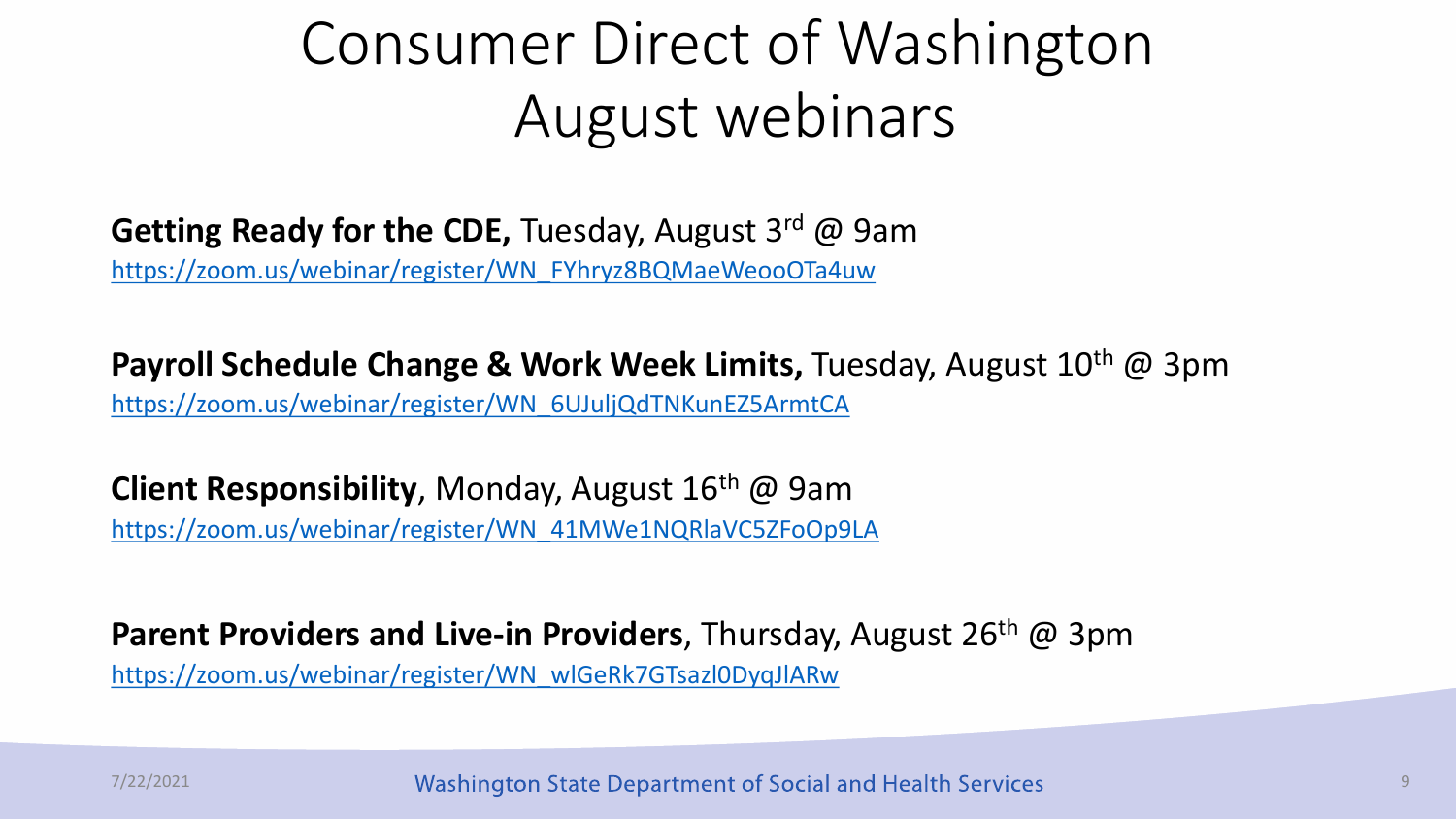# Don't miss out! Guest speaker during DSHS CDE public webinars

- Beginning **August**  CDWA will present at upcoming DSHS CDE Project Team public webinars thru the remainder of 2021
- Topic specific presentations to help IPs & Clients prepare for the transition to the CDE
- Opportunity to ask questions directly to CDWA

Register for upcoming webinars in advance: <https://www.dshs.wa.gov/altsa/stakeholders/consumer-directed-employer-project>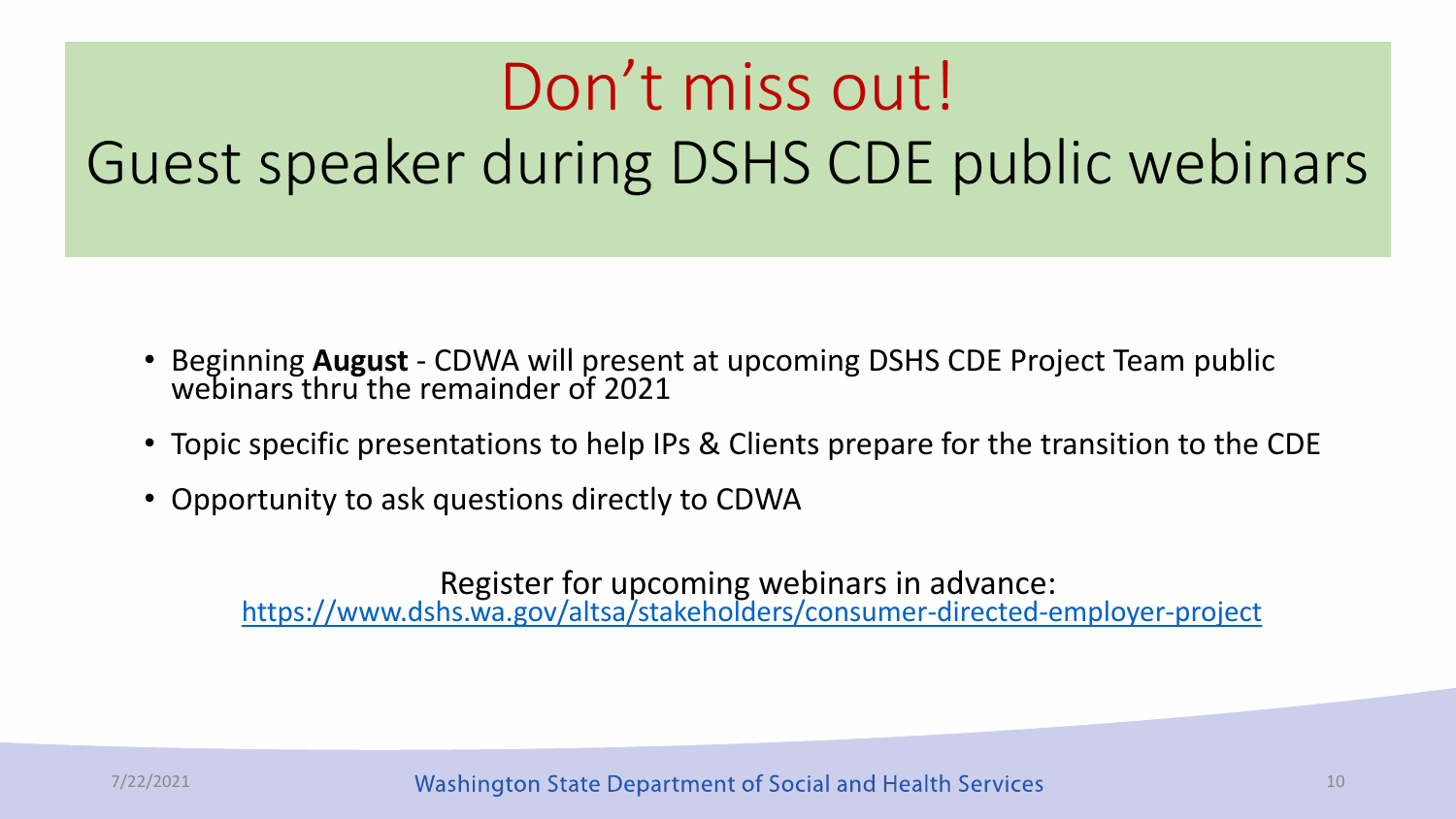# Are you ready?

7/22/2021 Washington State Department of Social and Health Services 11 11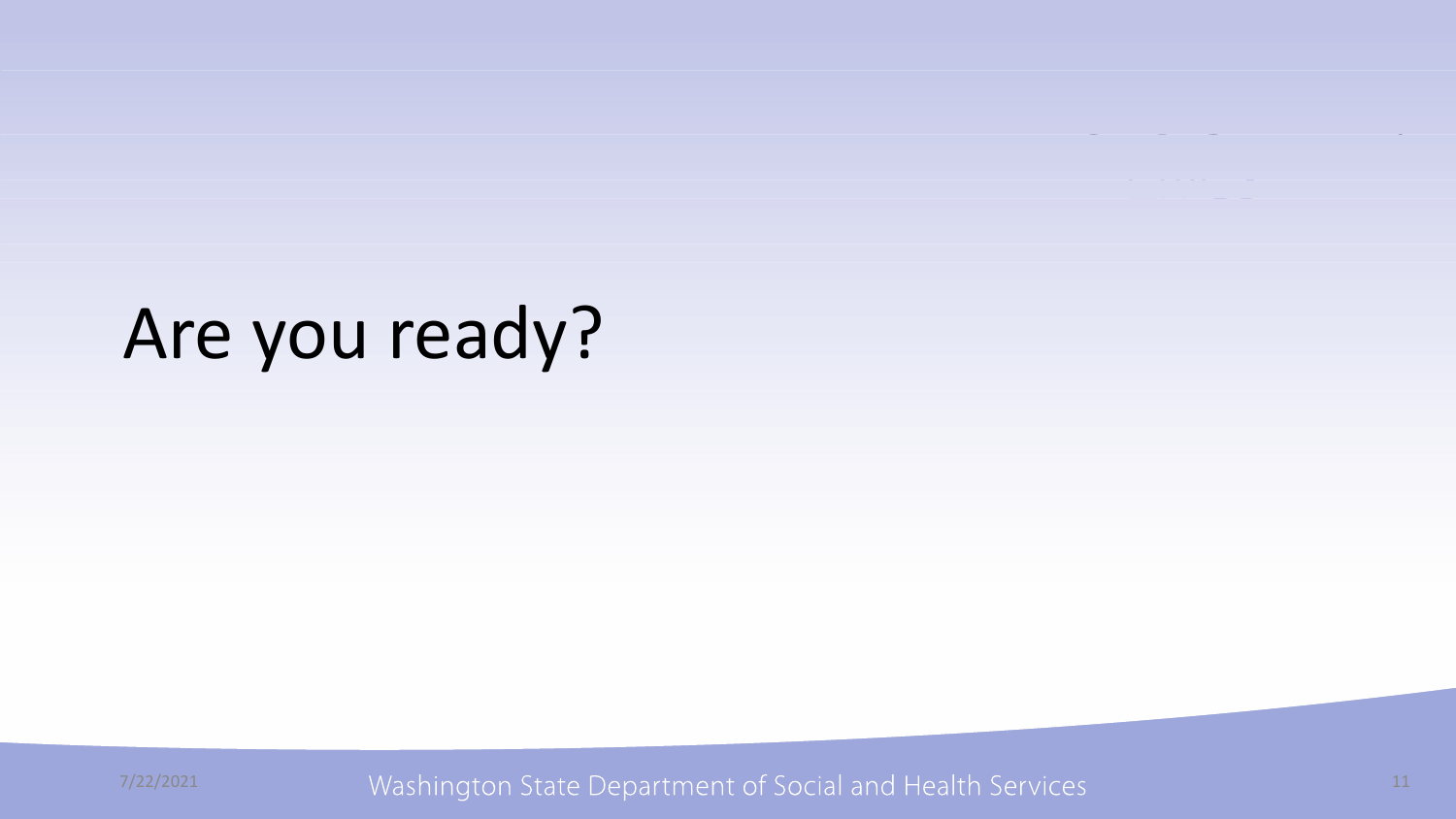### CDE rollout

|                |        | Approx. # IPs Time Capture Date Counties |                                                                                                                                                                                                                                                       |
|----------------|--------|------------------------------------------|-------------------------------------------------------------------------------------------------------------------------------------------------------------------------------------------------------------------------------------------------------|
| <b>Pilot</b>   | 200    | October 2021                             | Portions of Lewis, Mason, Thurston                                                                                                                                                                                                                    |
| <b>Phase 1</b> | 16,000 | February 2022                            | Ferry, Island, Kitsap, Lewis, Mason, Pend Oreille,<br>Pierce, San Juan, Skagit, Spokane, Stevens,<br>Thurston, Whatcom, Whitman                                                                                                                       |
| <b>Phase 2</b> | 30,000 | <b>April 2022</b>                        | Adams, Asotin, Benton, Chelan, Clallam, Clark,<br>Columbia, Cowlitz, Douglas, Franklin, Garfield,<br>Grant, Grays Harbor, Jefferson, King, Kittitas,<br>Klickitat, Lincoln, Okanogan, Pacific, Skamania,<br>Snohomish, Wahkiakum, Walla Walla, Yakima |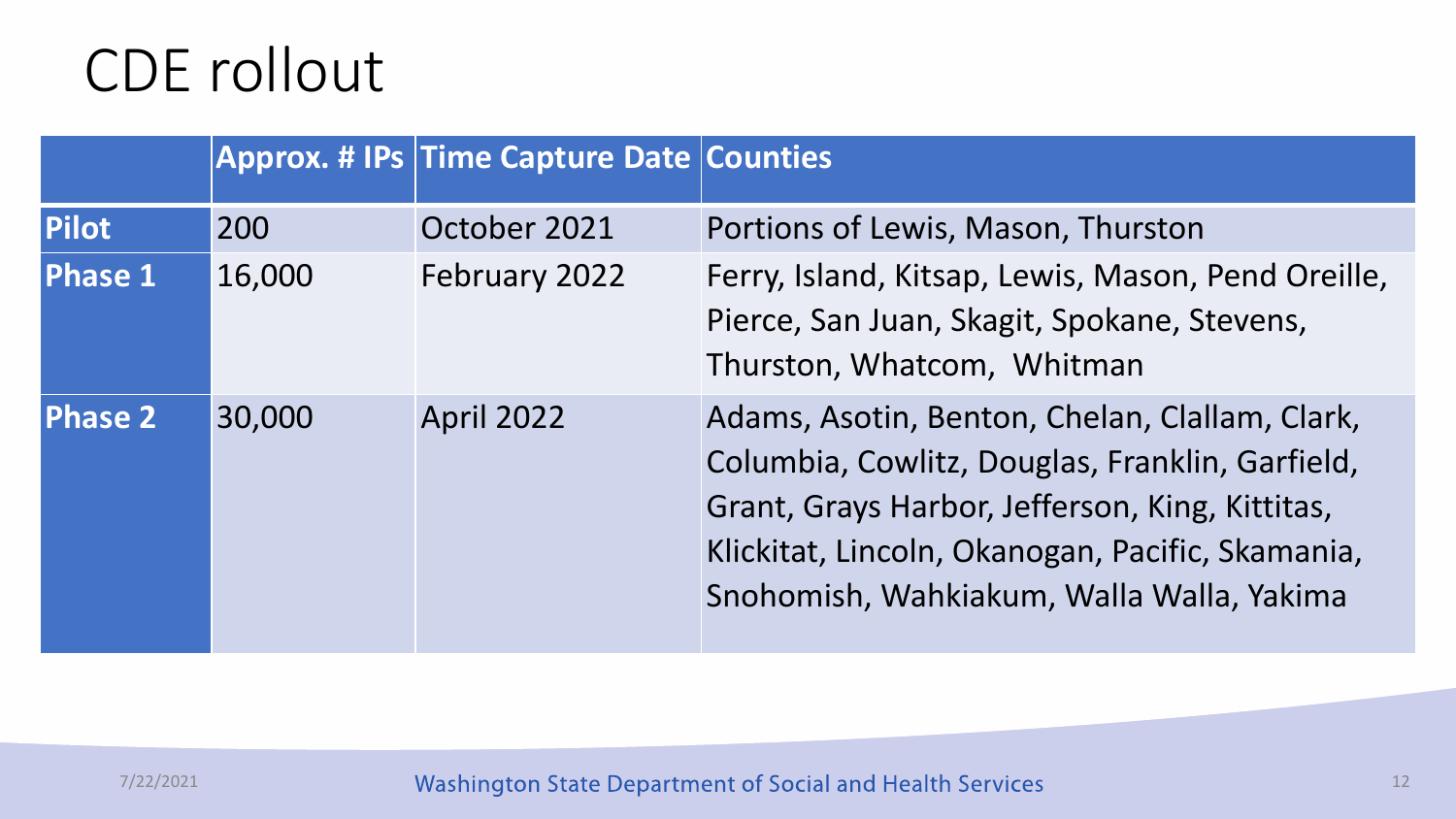#### Pilot and Hiring Phase for Client and their IP(s).





Initial Communication: January 1, 2022 Time Capture: April 1, 2022

#### 7/22/2021 **13** Washington State Department of Social and Health Services 13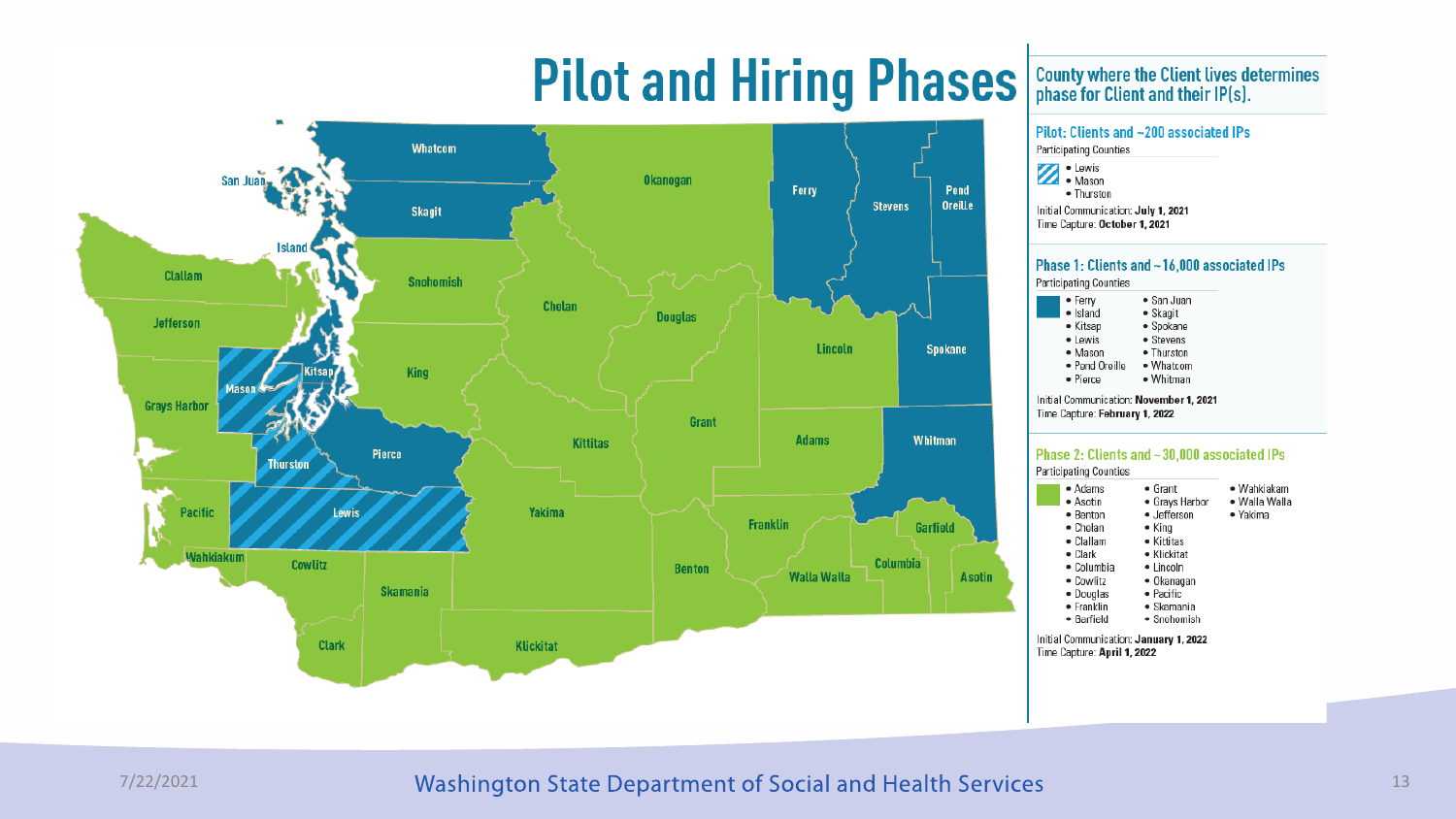### IPs – start preparing now for the CDE!

| $\Delta$   |  |
|------------|--|
| DOQOOOQQQO |  |
|            |  |
|            |  |

#### **Review IPOne to ensure your info is current:**

- Phone number
- Mailing address
- Email address
- Paid Time Off (PTO) balance
- Cumulative Career Hours (CCH)
- Make sure you are **current** on IP training(s) & background check
- **Respond** right away when you receive information about your transition to the CDE!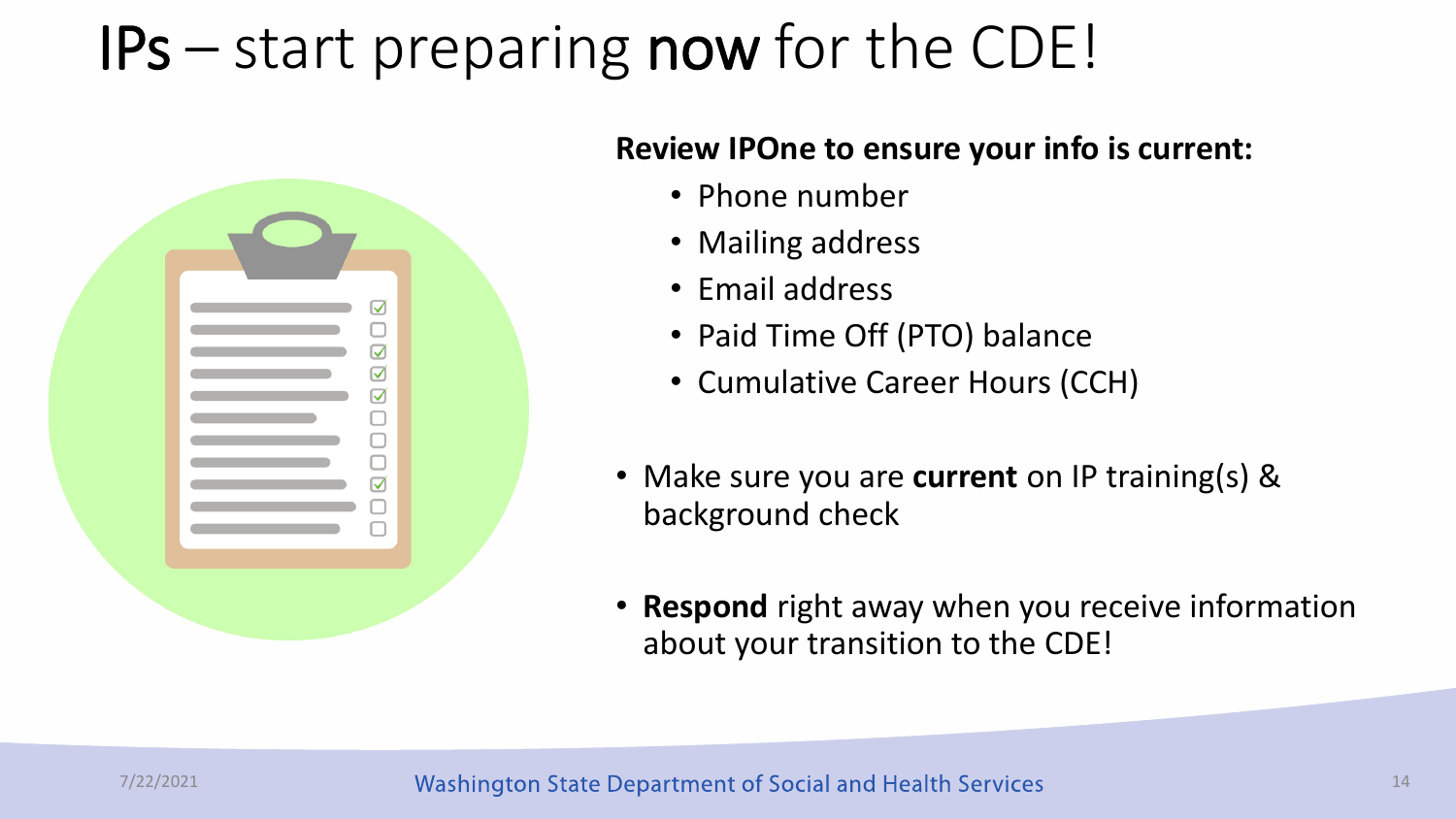#### IP transition to CDE overview

Upon Transition, IPs will be hired by CDWA, **not** contracted with DSHS

IPs will **not** have to reapply for their job

Complete CDWA new employment documents & orientation

- Employment orientation is **paid** time
- Completing employment documents is **not** paid time

CDWA is required to complete background checks if expired or will expire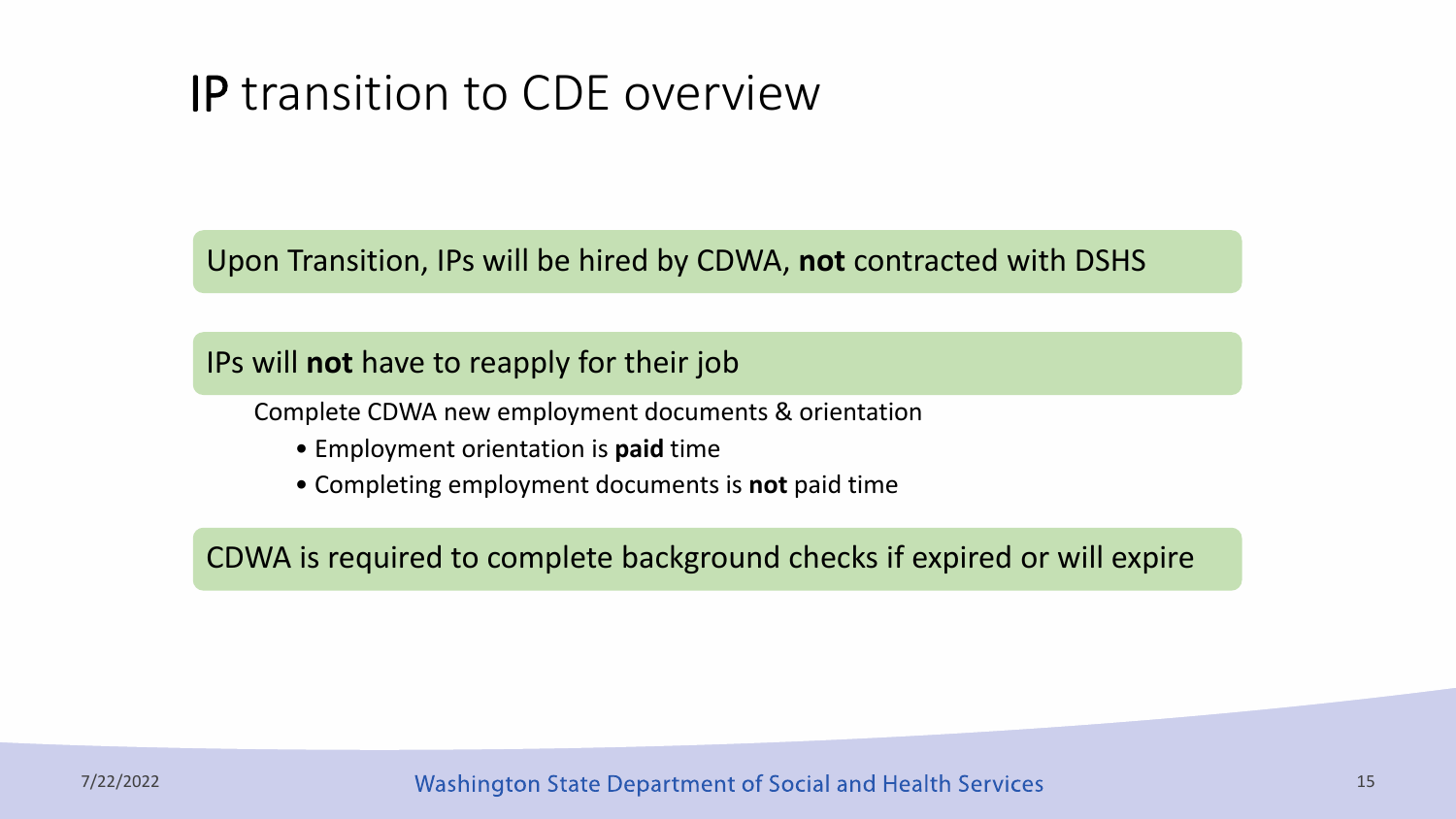### Required steps of Consumer Direct Washington's IP hiring process



- IPs transitioning from DSHS to CDWA will complete new employment documents; new IPs will have to apply with CDWA
- Confirm demographic information (address, phone #, email address)
- Identify an emergency contact
- Confirm the Clients that the IP will be providing care to
- Attest to live-in status to determine eligibility for the Difficulty of Care exemption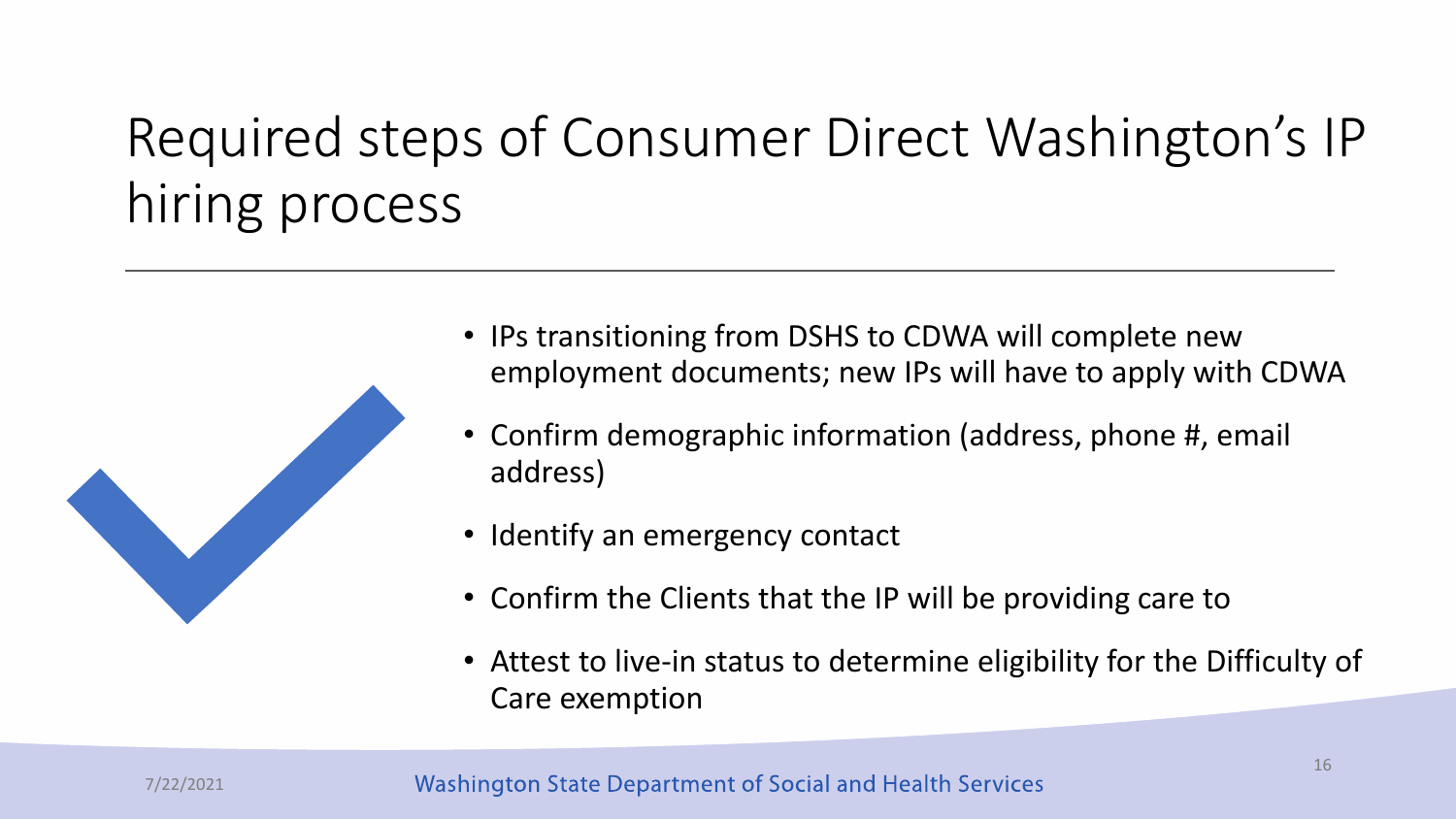#### Required steps of Consumer Direct Washington's IP hiring process



- Attest to live-in status to determine eligibility for the Electronic Visit Verification exemption
- Identify relationship to determine eligibility for the Federal Insurance Contributions Act (FICA/Social Security) exemption
- Complete W-4
- Select method to receive pay (direct deposit or debit card)
- Attest to terms of employment with CDWA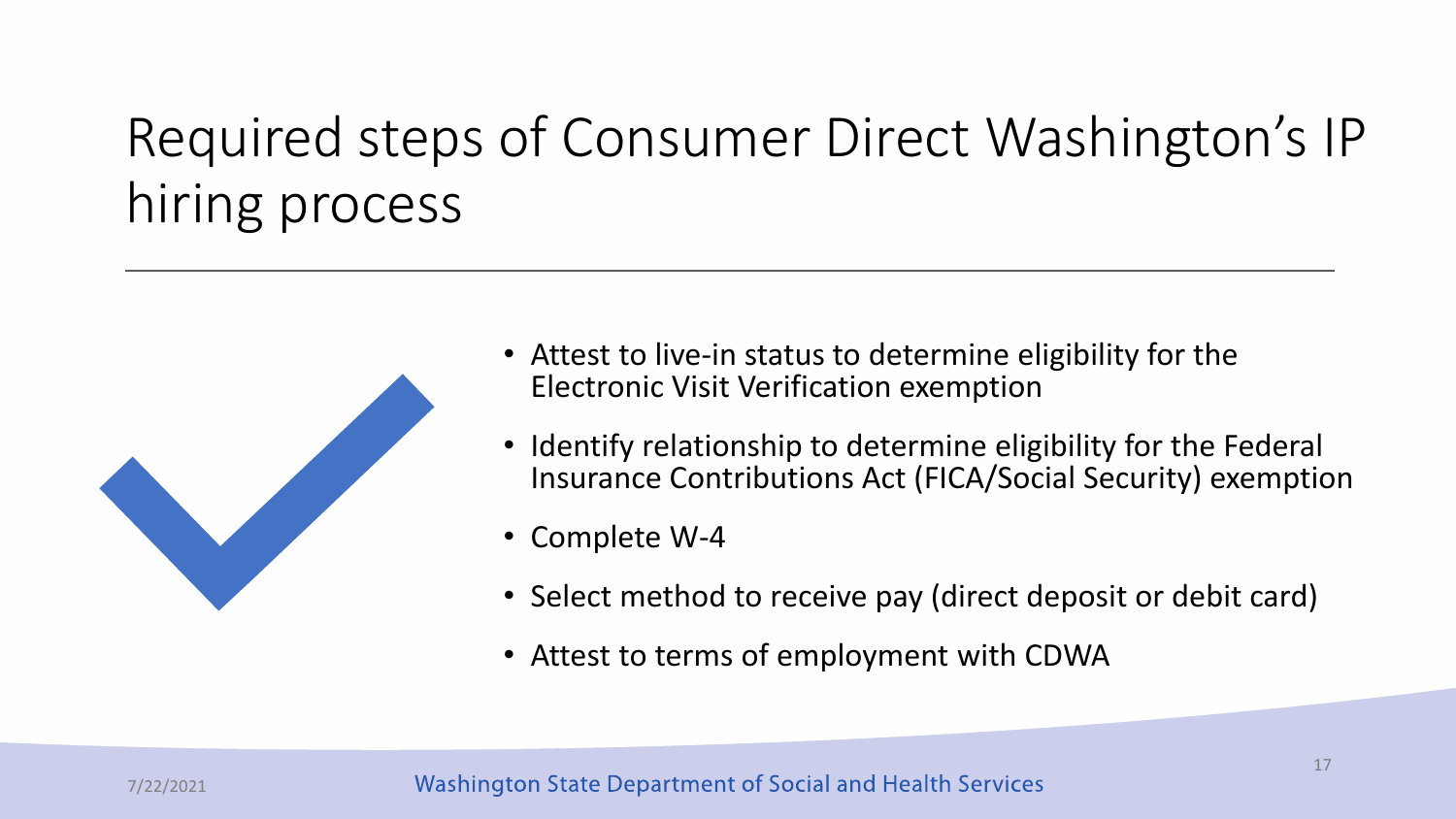### Required steps of Consumer Direct Washington's IP hiring process



- Provide proof of insurance and valid driver's license (for IPs that drive on behalf of their client)
- Select if the IP would like to receive the Hepatitis B vaccination
- Background check (if the background check expires within 90 days of their transition)
- Complete the I-9 Employment Verification form
- Complete CDWA employment orientation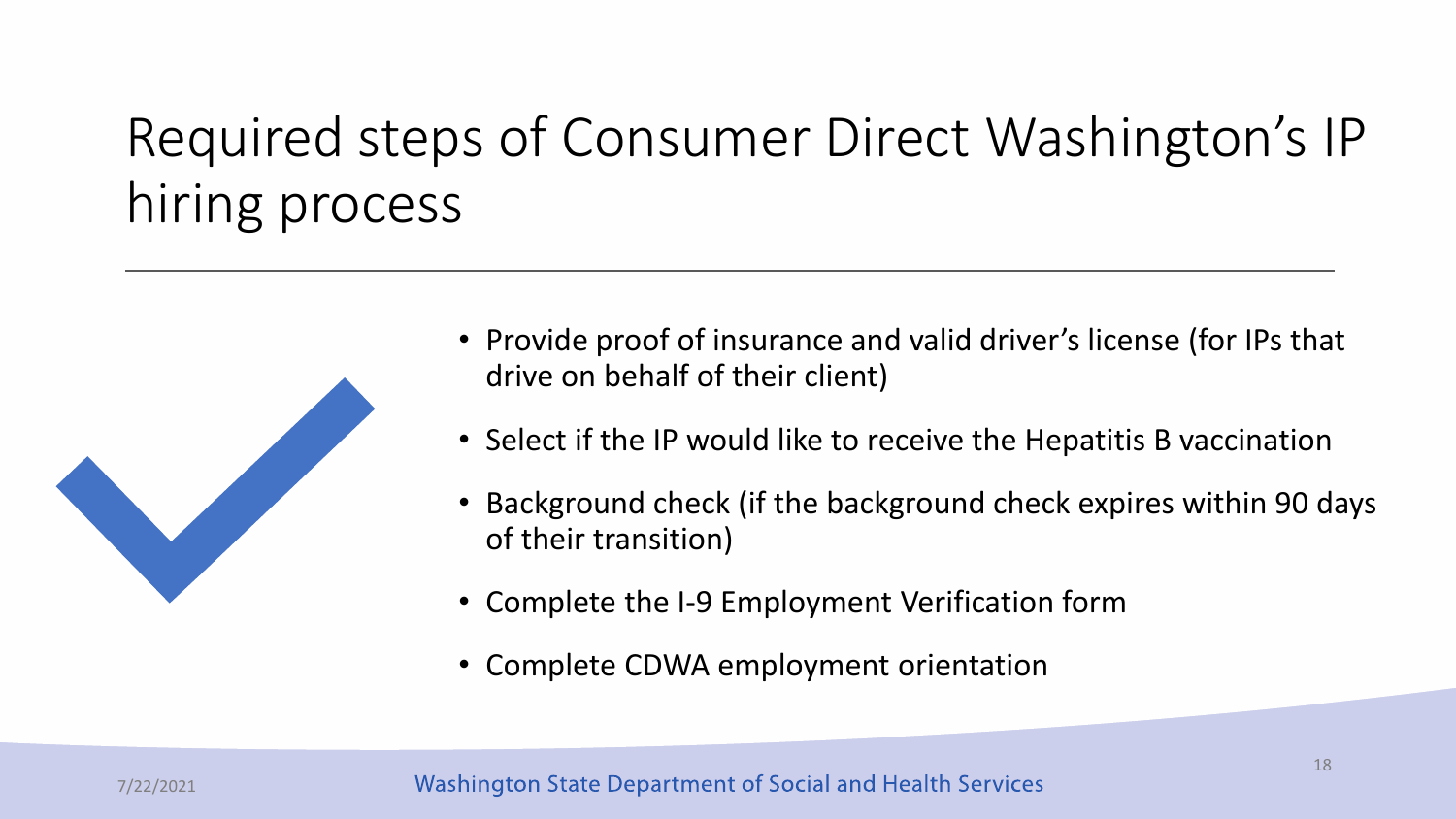#### Clients – start preparing now for the CDE!



- **Work with your Case Manager to ensure your contact info is up to date:**
	- Phone number
	- Mailing address
	- Physical address
	- Email address

DSHS must have your current contact information to send you important information regarding the transition to the CDE.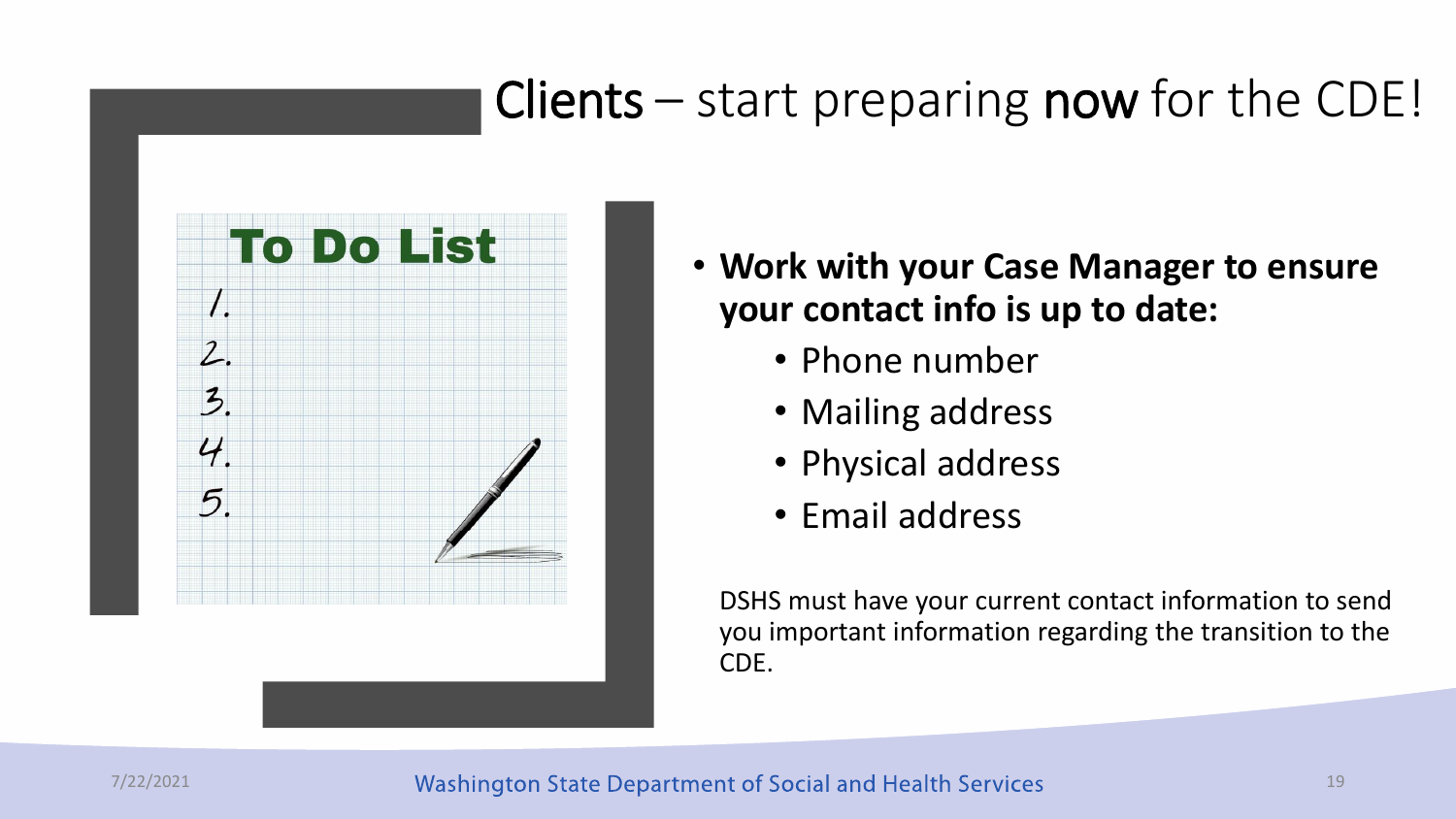### Client transition to CDE overview

- Clients will continue to:
	- Be the managing employer and will select, schedule, supervise and dismiss their IPs
	- Work with existing Case Managers
	- Have service amounts determined through the CARE assessment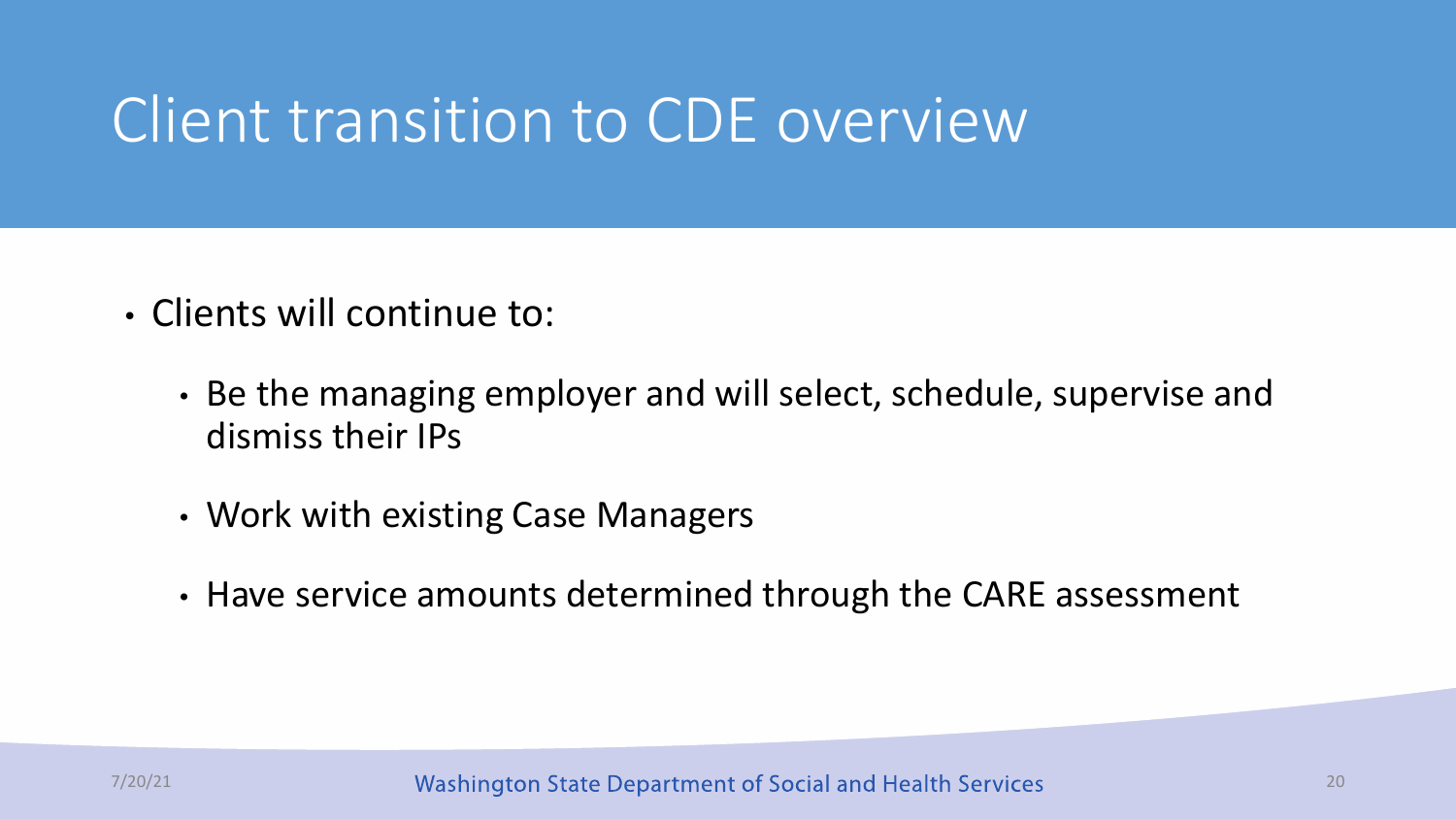#### Review of the CDE basics

7/22/2021 Washington State Department of Social and Health Services 21 21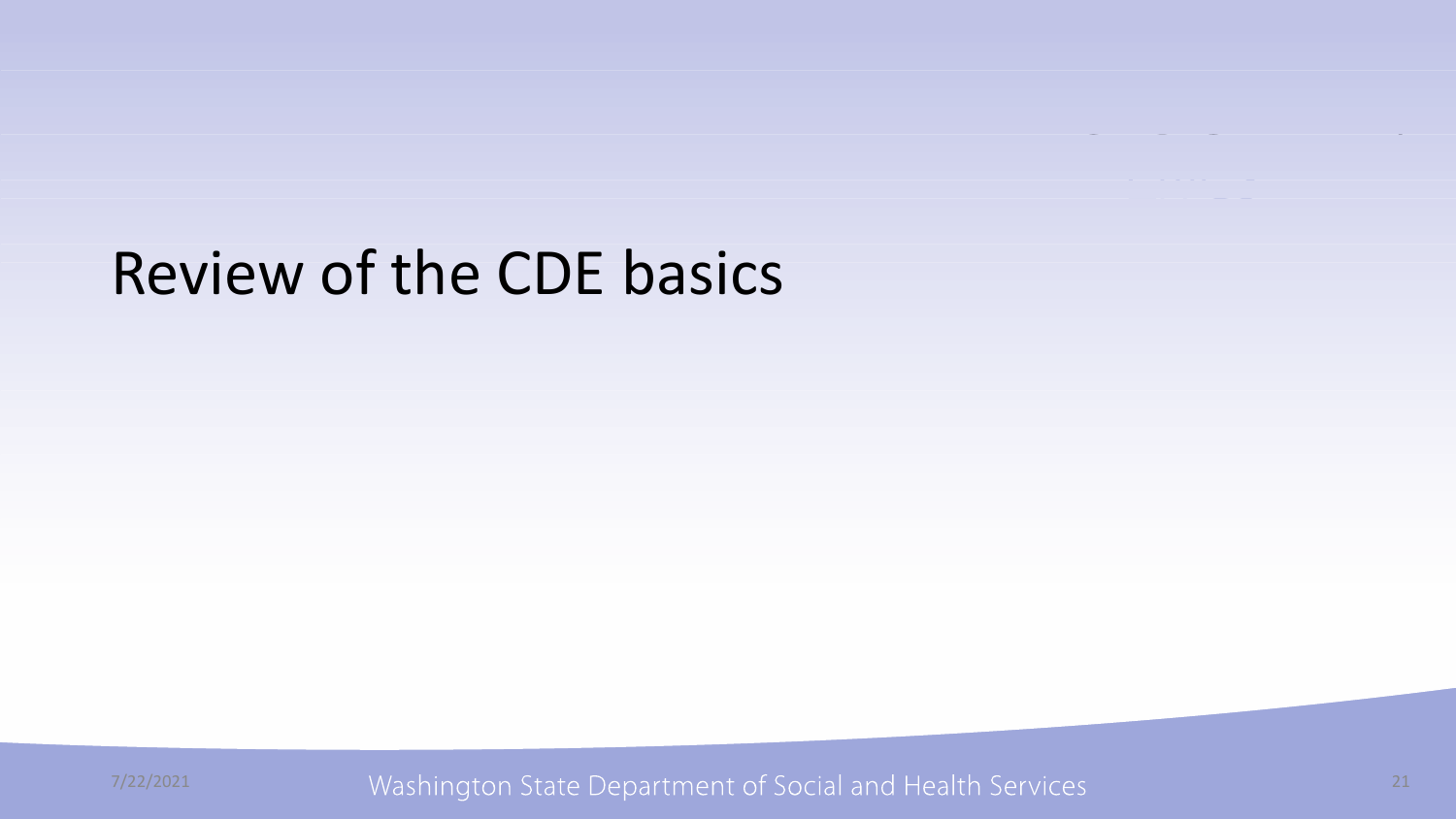# **What will change**

#### **Consumer Direct of Washington will**:

- Be the legal employer of IPs
- Manage IP payroll, background checks, and track IP training compliance
- Perform Character, Competence & Suitability as needed
- Perform the functions of the Home Care Referral Registry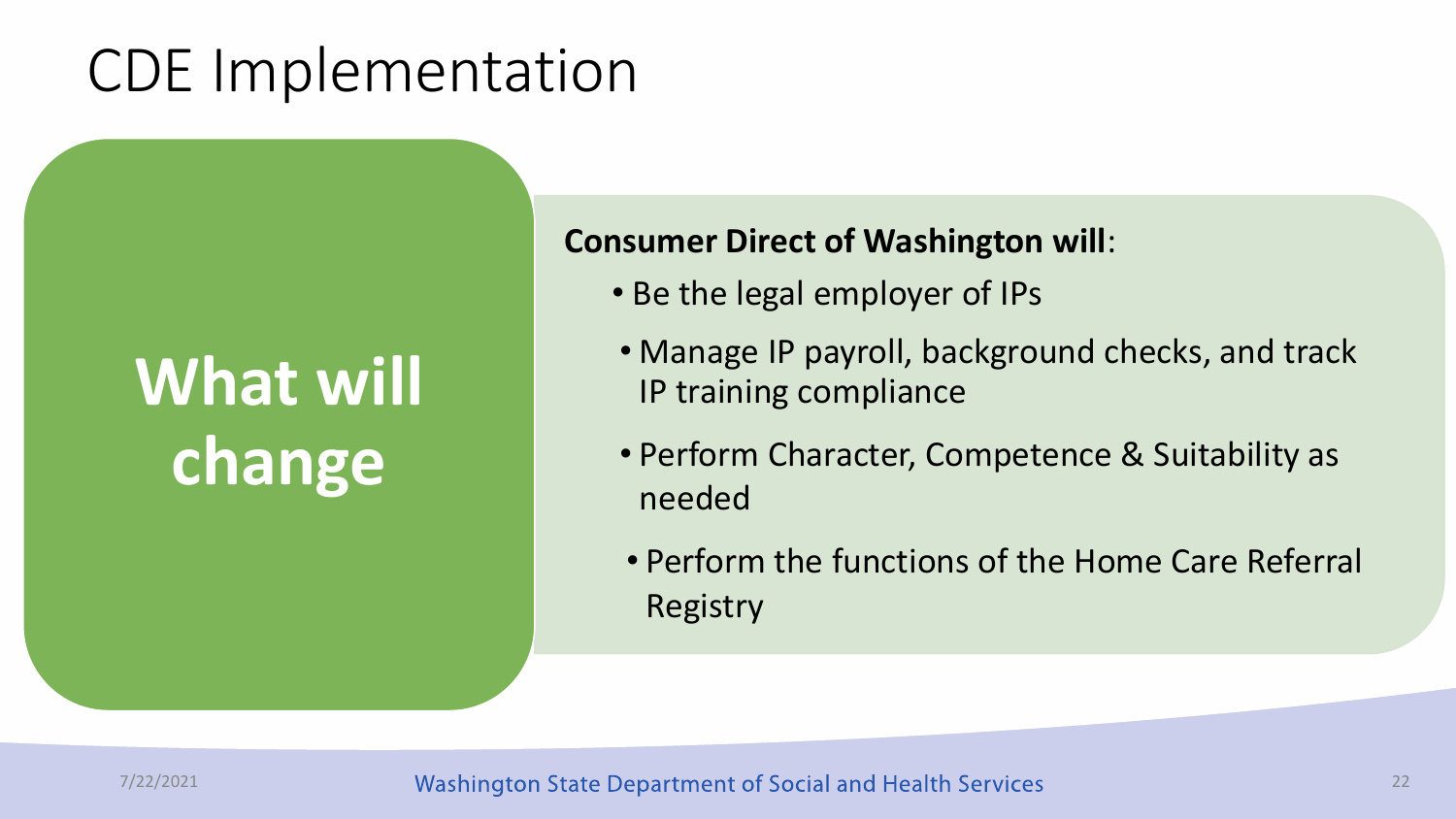# **What will change**

**IPs** will go thru CDWA's hiring process & will **no** longer contract with DSHS

- **Clients** will inform CDWA of**:**
	- Their choice of IP
	- How hours are to be assigned
- **Case managers** will authorize hours and assign tasks to CDWA, **not** the IP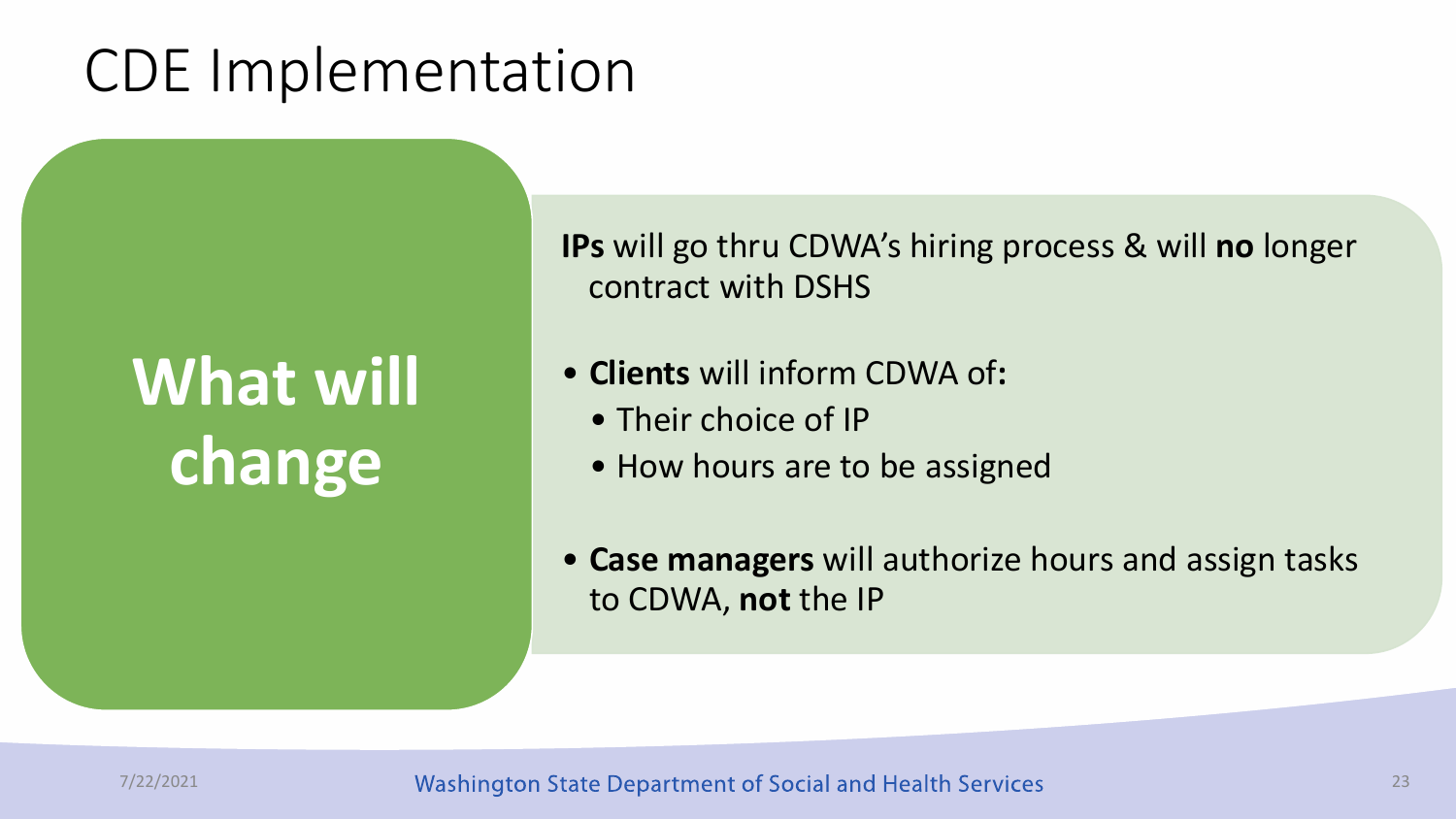# **What will change**

- **CDWA will** collect client responsibility from the client
- **IPs will not** accept client responsibility from the client
- Electronic Visit Verification (EVV) through the CDWA's EVV app (Care Attend)
- Live-in exempt IPs will submit hours **weekly** in CDWA's web Portal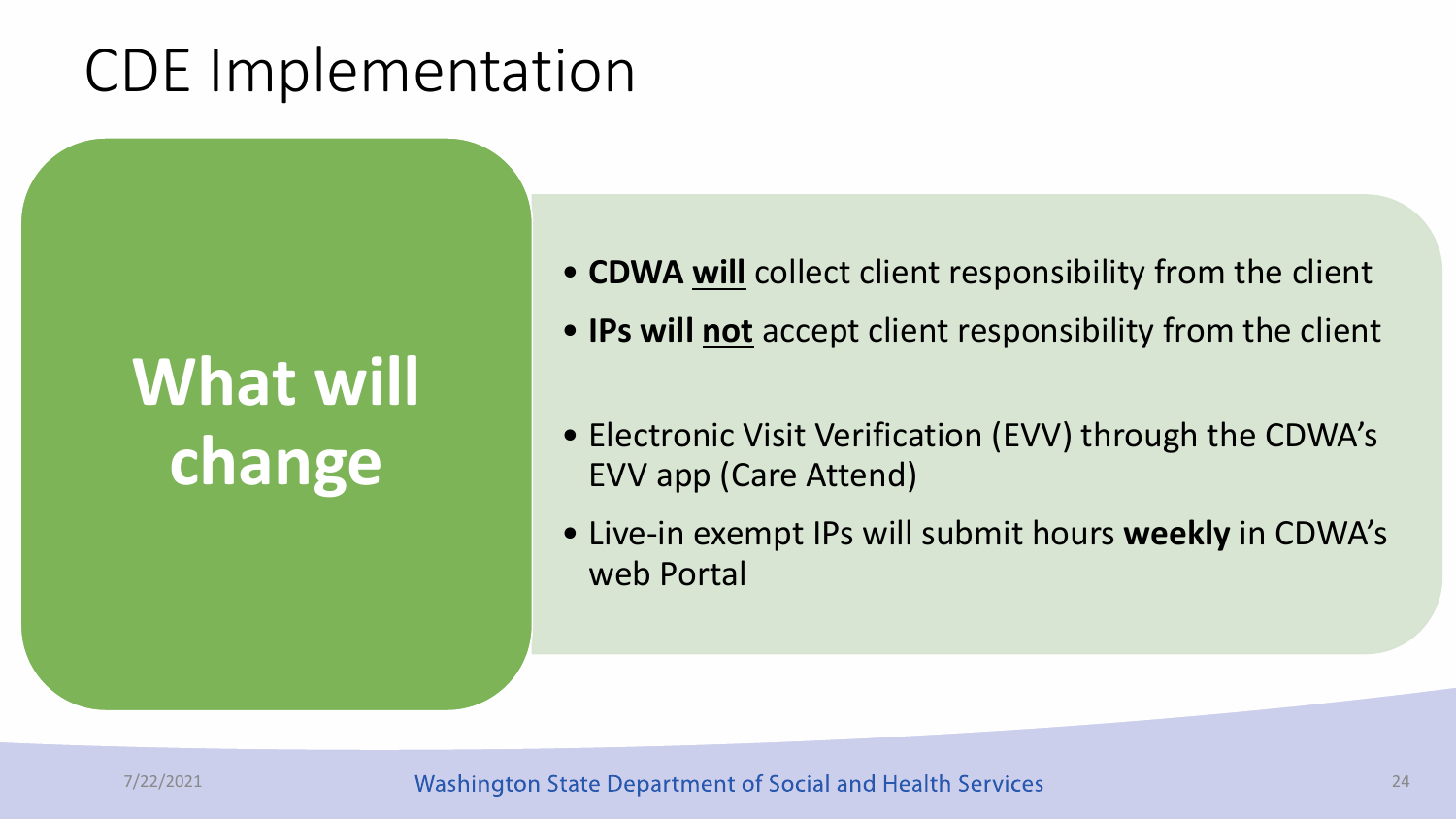# **What stays the same**

- **Case Managers** continue to do CARE assessment & develop care plans with clients
- **Clients** will select, schedule & manage the work of IPs
- **Clients** can still receive service from an IP or through a Home Care Agency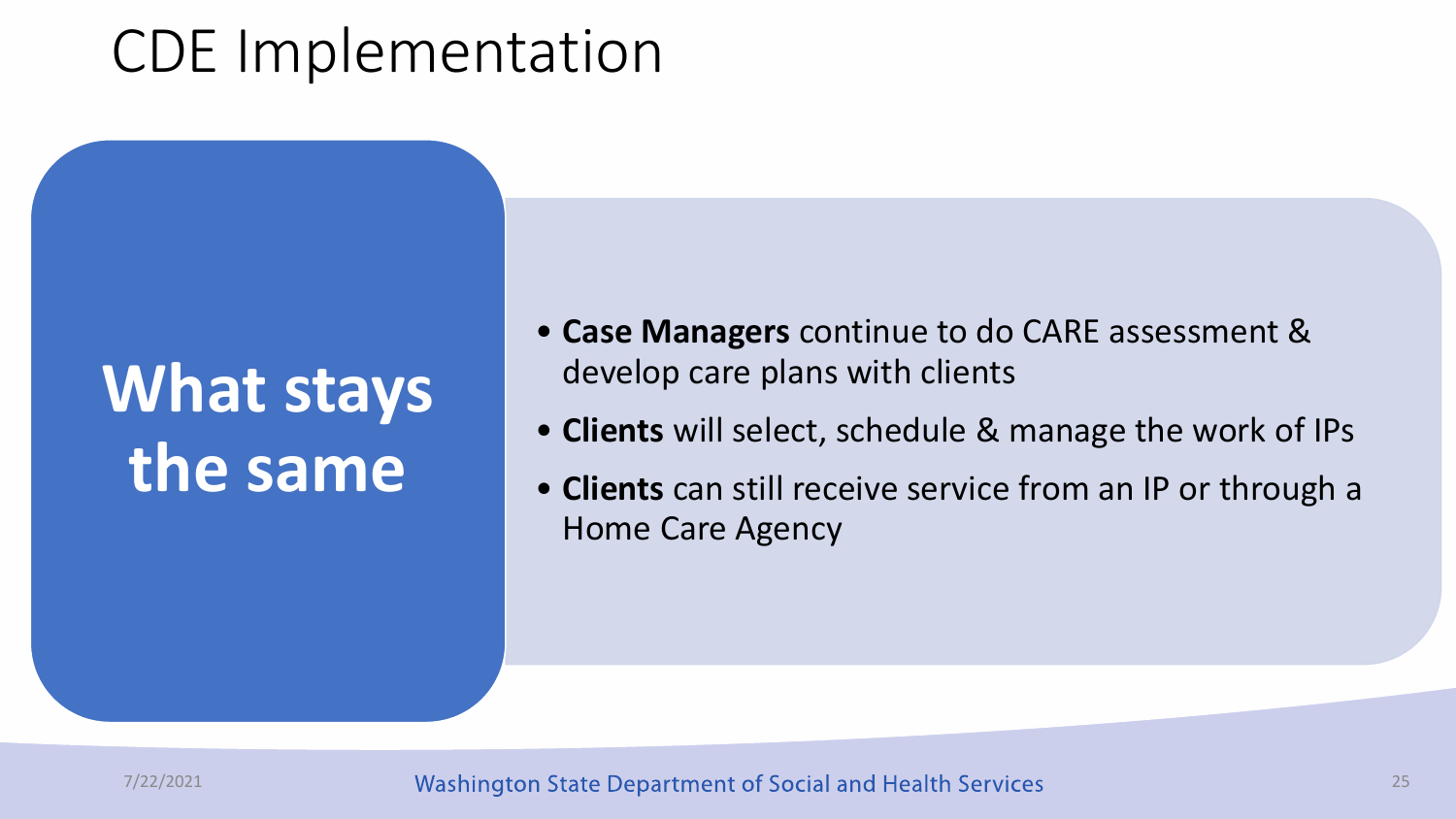# **What stays the same**

- **IP** pay rates, cumulative career hours (CCH), and paid time off (PTO)
- **IP** training requirements through the Training Partnership
- **Clients** and **IPs** can still use Carina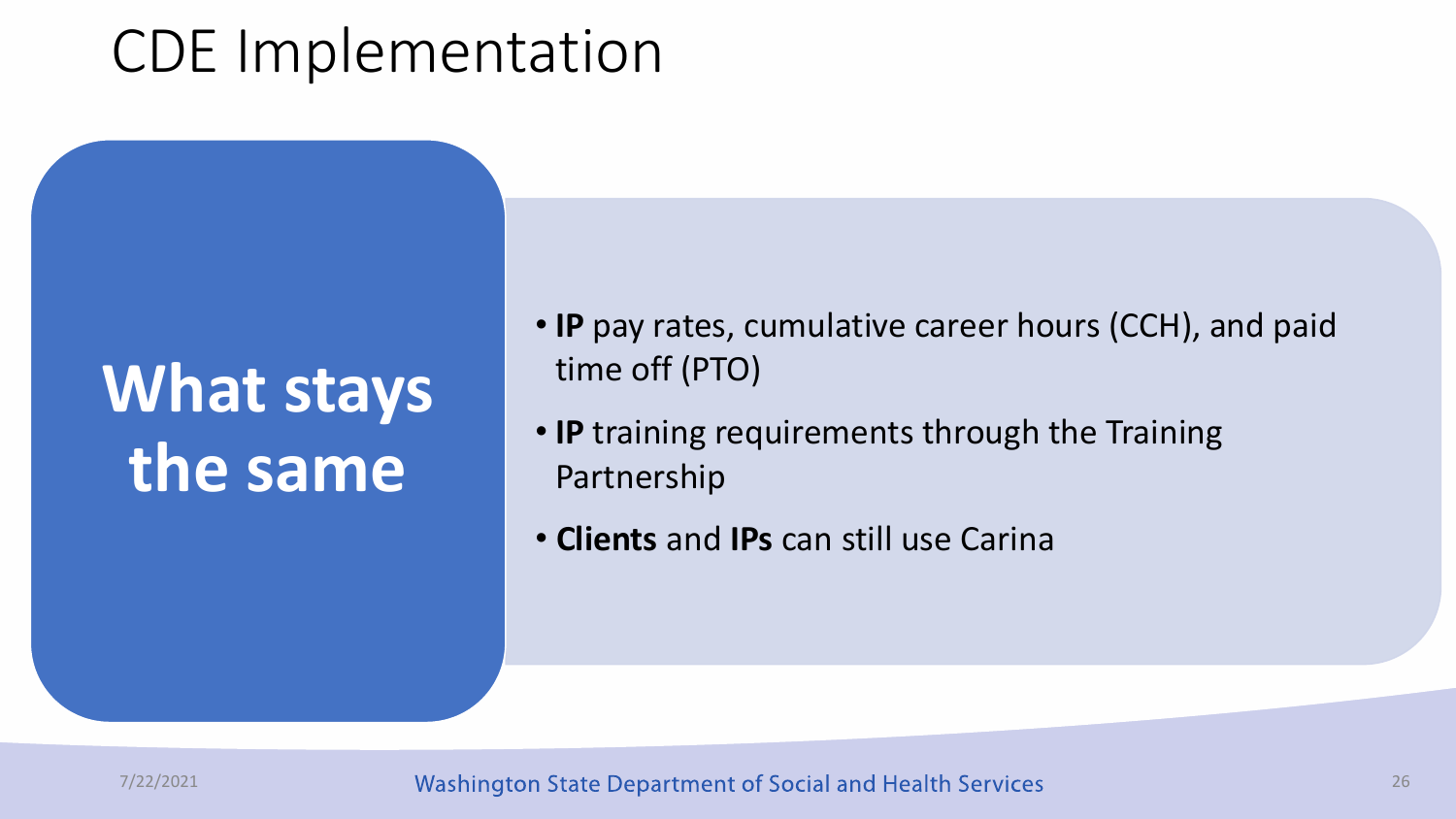#### Questions from the June Webinars

7/22/2021 Washington State Department of Social and Health Services 27 27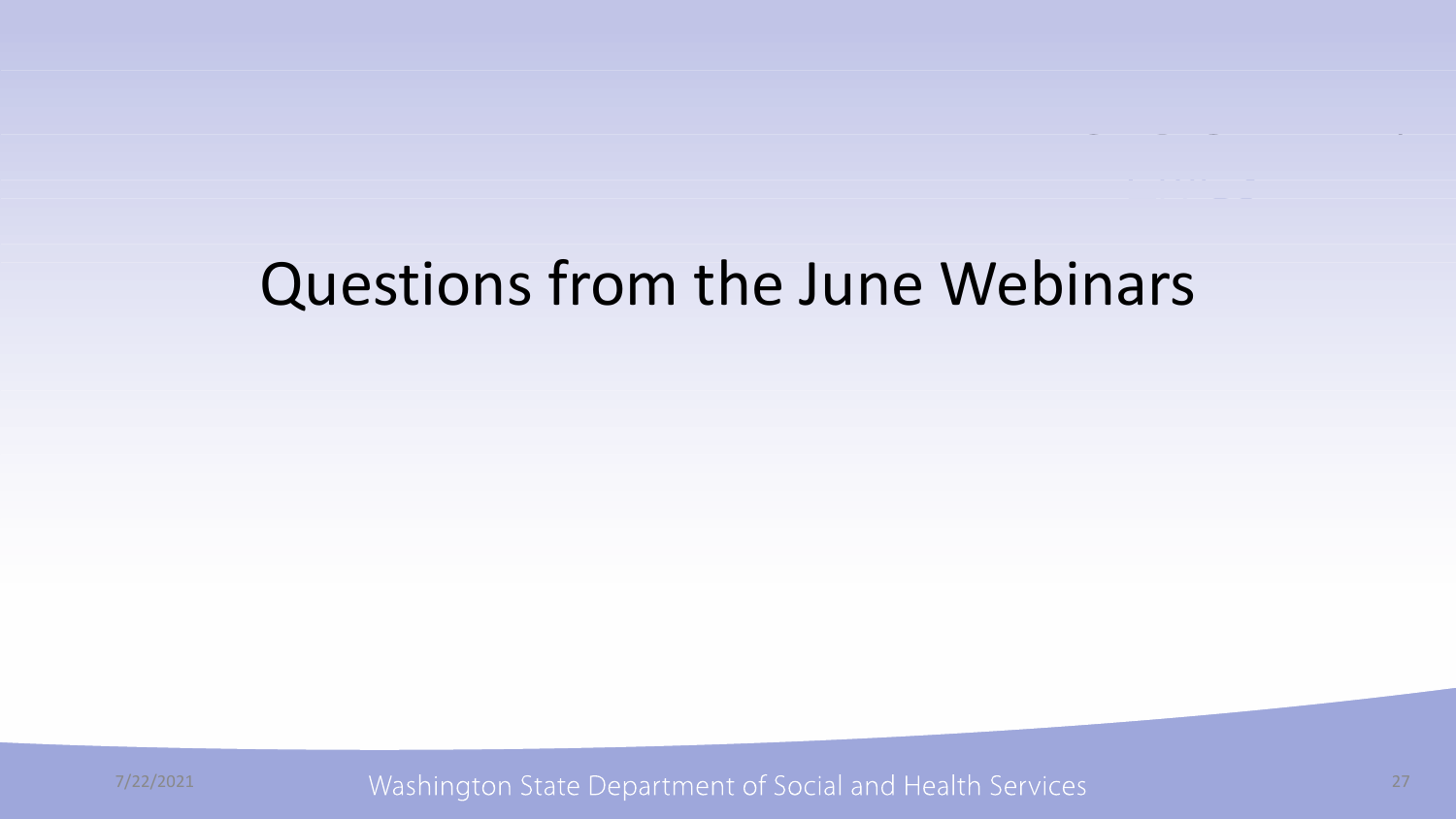#### **Q: Will the CDE require IPs that drive on behalf of their client provide updated insurance information and driver's license when they expire?**

**A:** Prior to driving on behalf of a client, IPs must attest as to whether they will drive for their client. If so, IPs must provide a current driver's license and proof of insurance. IPs will not need to resubmit their new insurance or renewed driver's license to CDWA when their current ones expire.

If needed, CDWA may run a Motor Vehicle Report and revoke driving privileges based on driving record. CDWA may also revoke driving privileges if we learn the driver has failed to maintain a current driver's license, and/or vehicle insurance.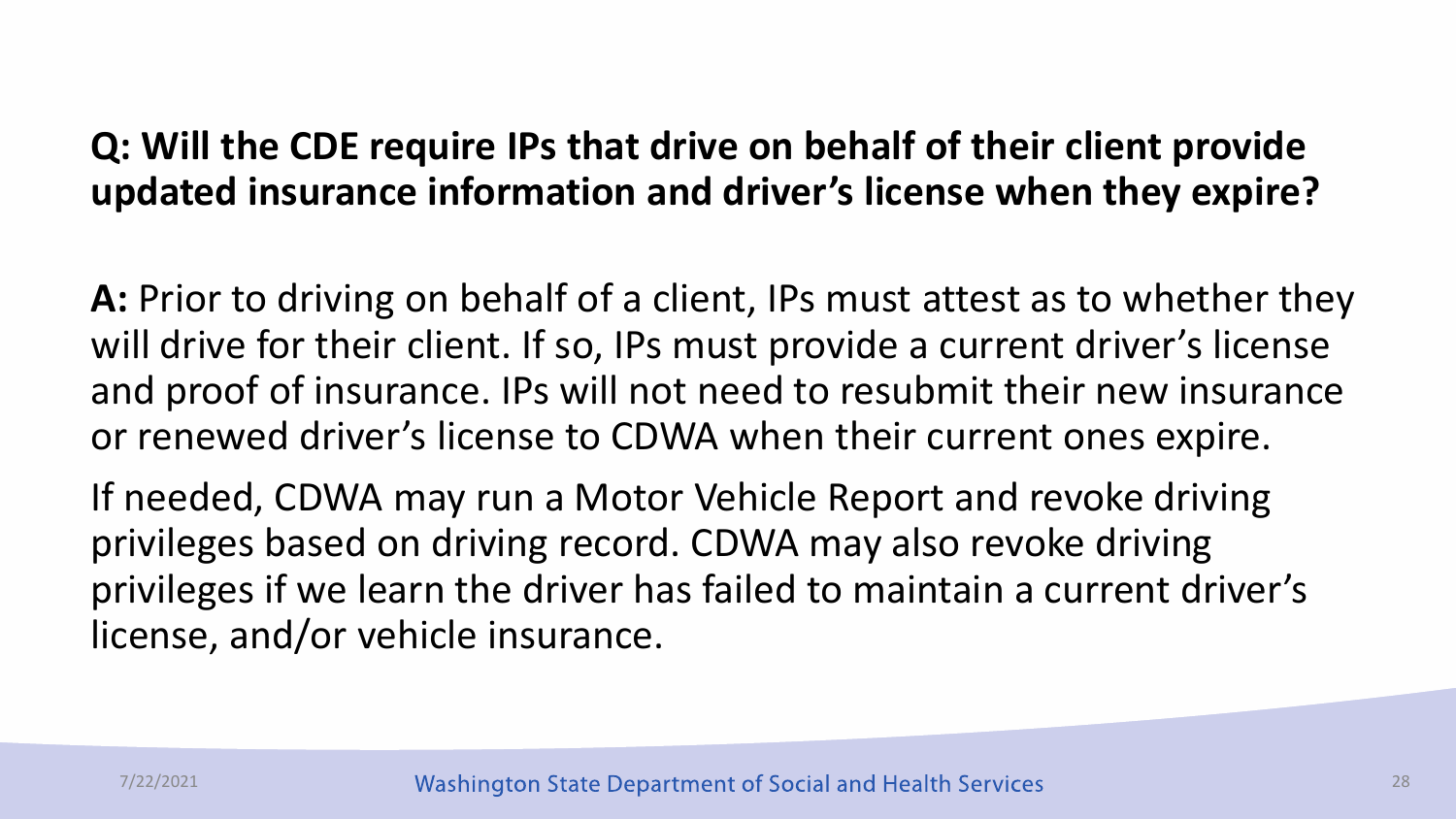**Q: If a client's services with CDWA are suspended due to non-payment of client responsibility and the client then makes a payment to CDWA, will their IP be re-assigned to them?**

**A:** Yes. The IP will be re-assigned to the client if the IP is available. If the IP is no longer available, CDWA will refer the client to the Carina database to find another IP.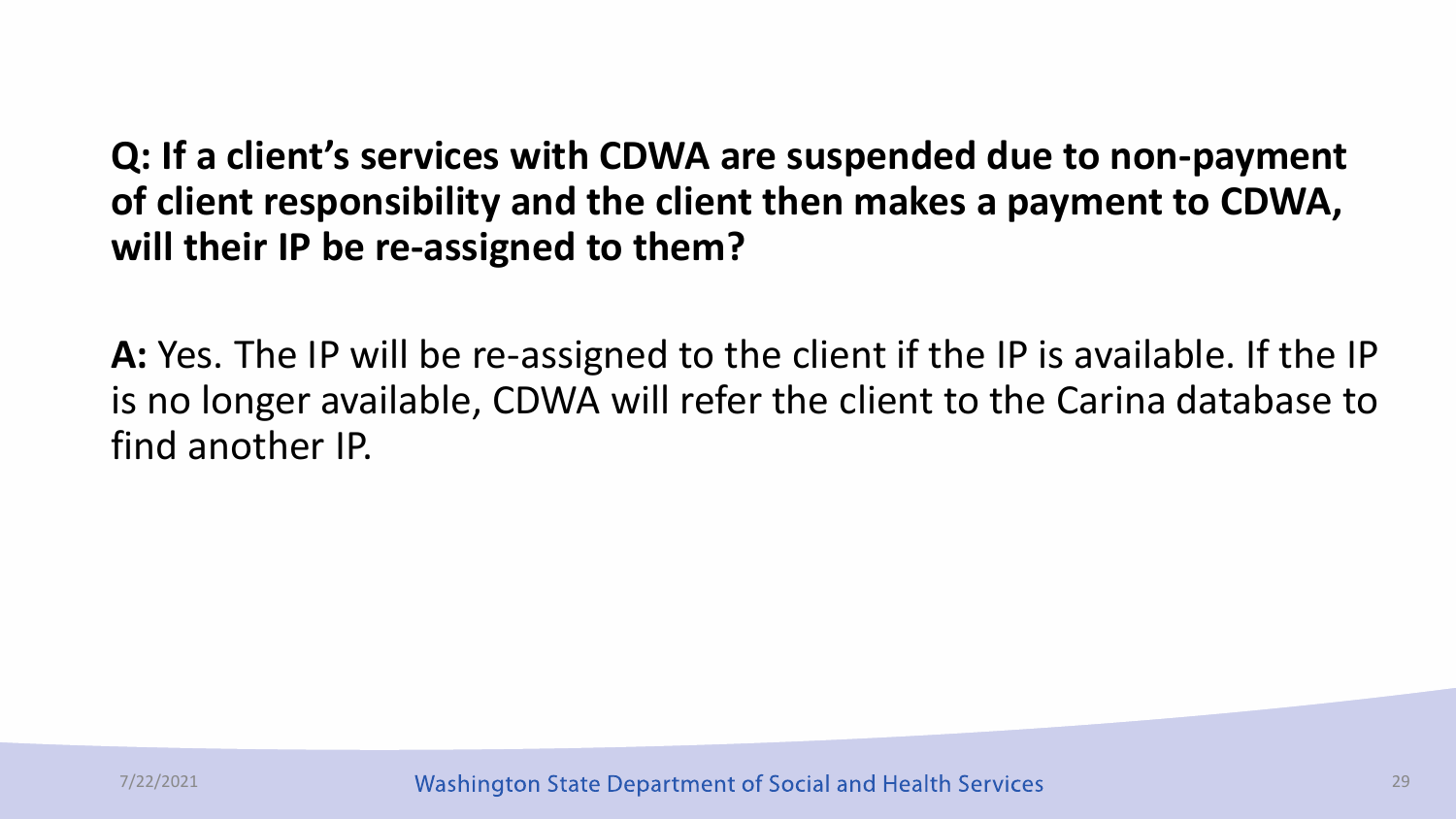#### **Q: How are clients being informed about the changeover to the CDE?**

**A:** DSHS has provided clients with information throughout the project, including a DSHS informational brochure and Wellness Education newsletter. Clients may have also received information about this through DSHS's monthly webinars, CDWA's webinars, other newsletters, and outreach efforts by stakeholder and advocacy groups.

Prior to each rollout phase, a letter from DSHS will be mailed directly to each client. CDWA will also send communications to clients.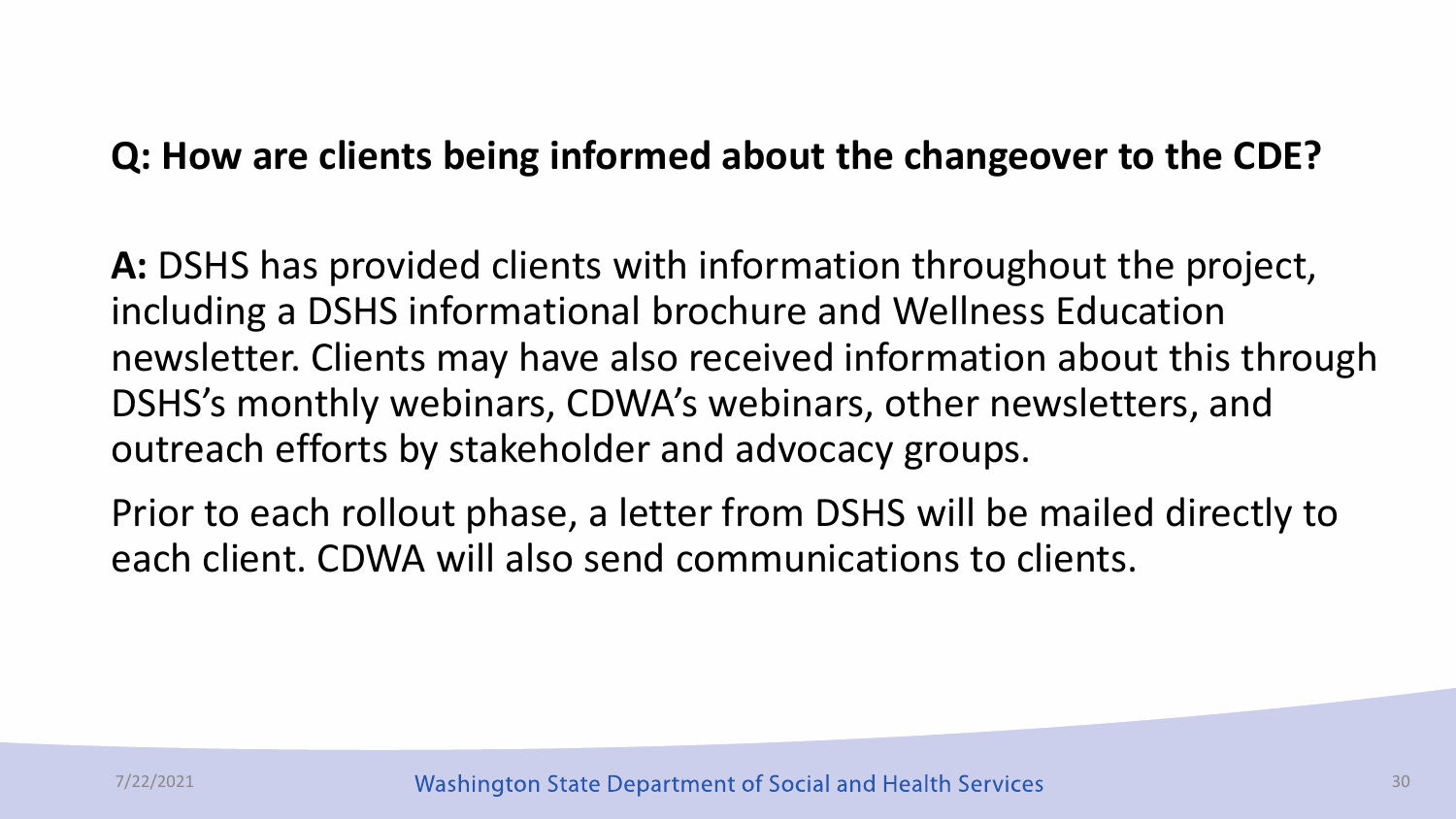#### **Q: Will the CDE follow the legislative requirements when reviewing and approving temporary Work Week Limits (WWL) that exceed the permanent WWL?**

**A:** Yes, CDWA will have a list of those IPs who have permanent WWL above 40 hours. CDWA will review new requests for temporary work week limit increases on a case-by-case basis.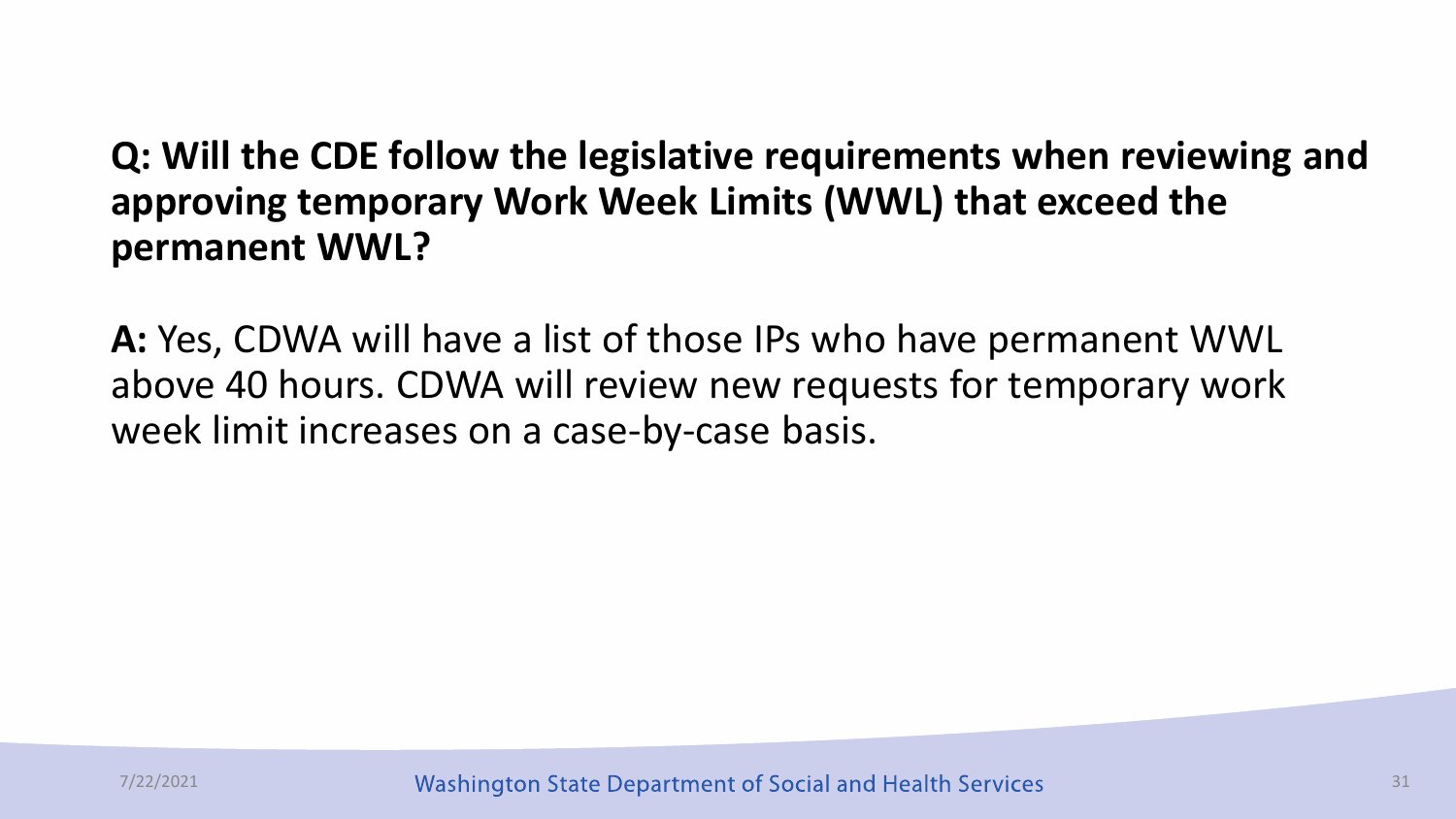#### **Q: Will IPs currently contracted with DSHS but are not currently working with a client be transitioned to the CDE?**

**A:** No. Only IPs with a current contract AND an active authorization(s) will be sent to CDWA as transitioning IPs. Any IP without a current contract should contact CDWA directly for further assistance.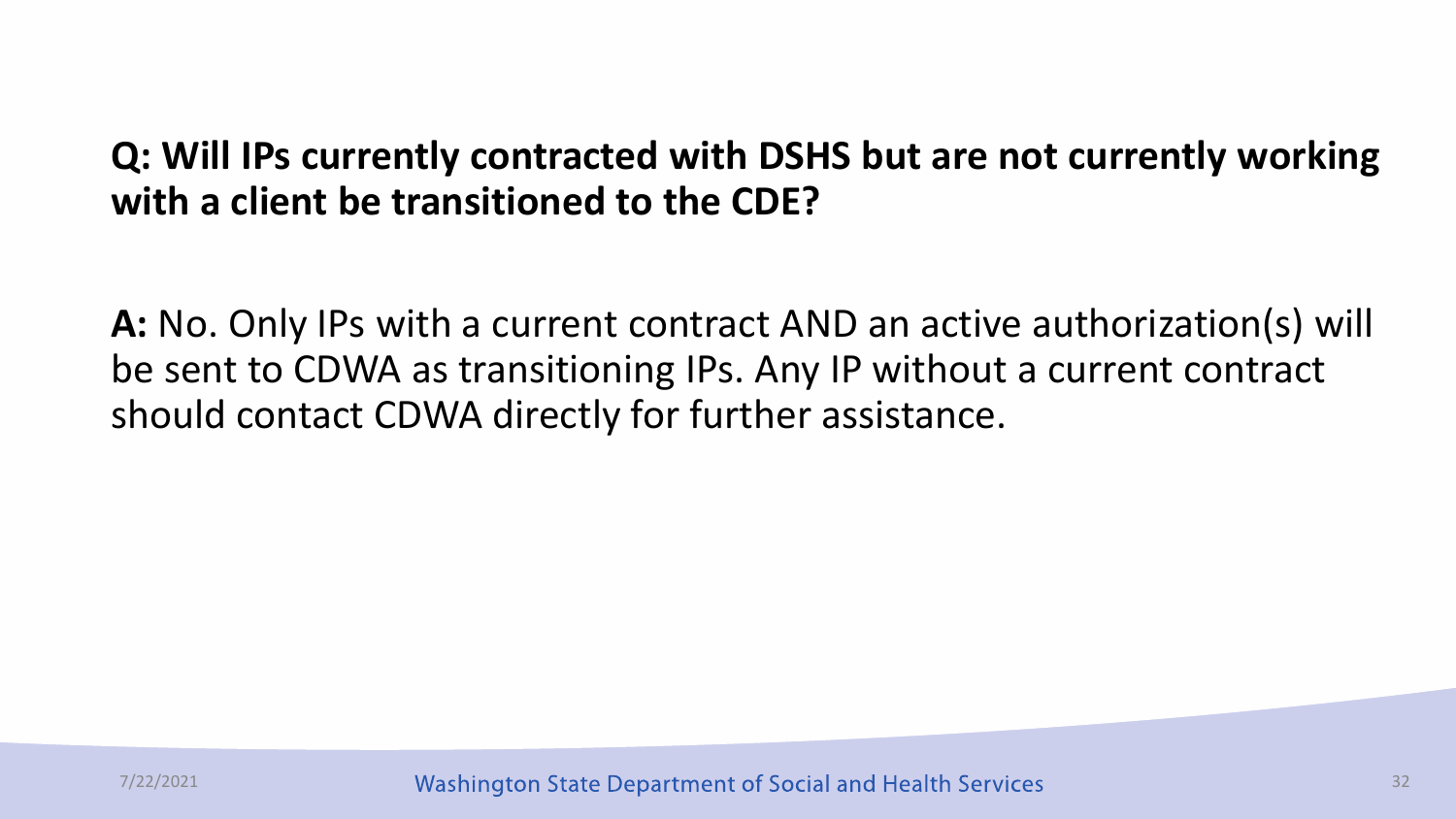#### **Upcoming webinars:**

8/17/21 @ 10:30am 9/23/21 @ 3:00pm 10/19/21 @ 10:30am

Register for future webinars at: <https://www.dshs.wa.gov/altsa/CDE>

Please send us your suggestions to improve the monthly webinars: [CDE@dshs.wa.gov](mailto:CDE@dshs.wa.gov)